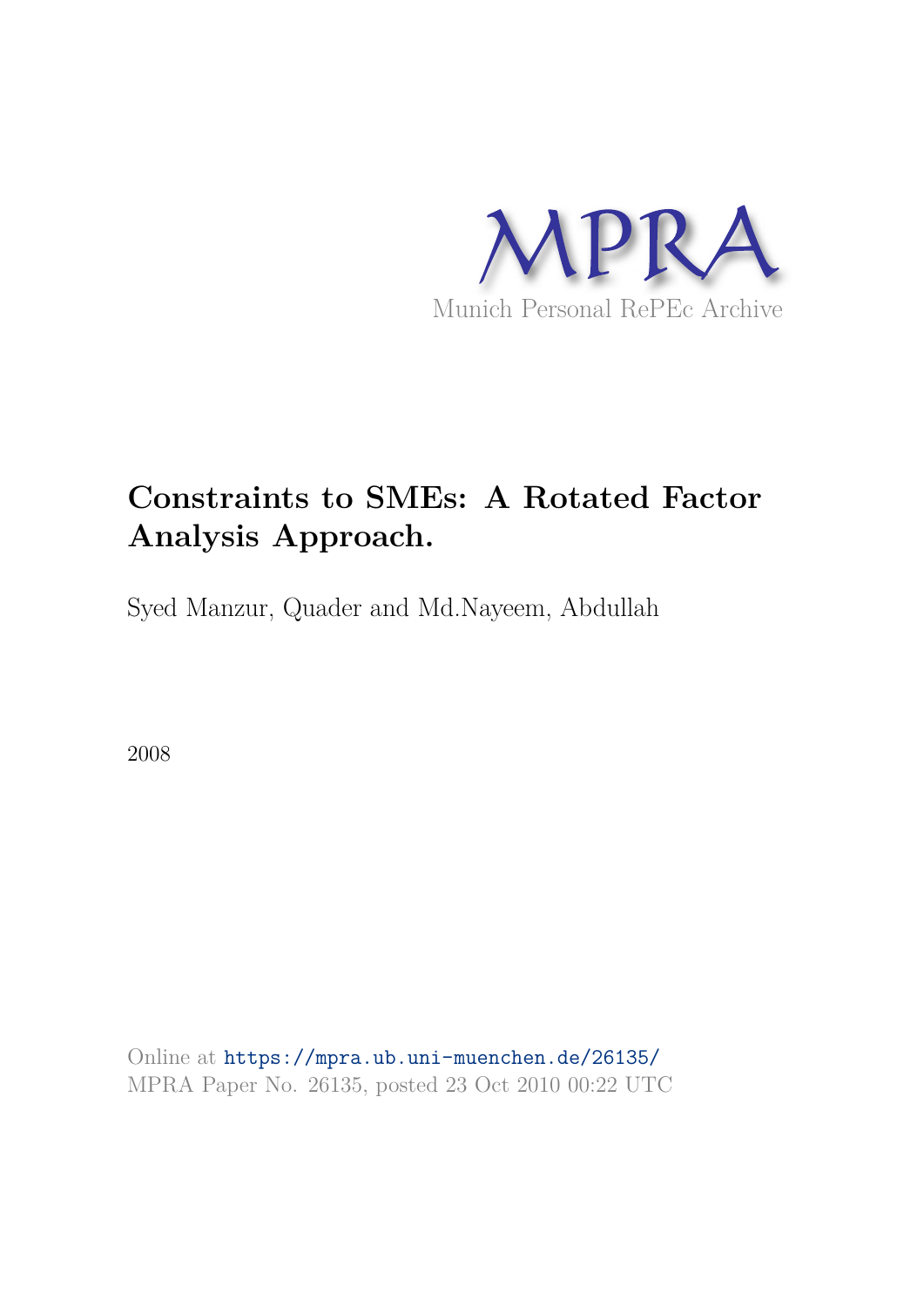# **Constraints to SMEs: A Rotated Factor Analysis Approach.**

**Syed Manzur Quader (Lecturer) Mohammad Nayeem Abdullah (Lecturer)** 

School of Business, Independent University Bangladesh, 12, Jamal Khan Road,

Chittagong- 4000, Bangladesh

Phone: 0088031-611262, Fax: 0088031-653475, E-mail: manzur\_quader@hotmail.com[/ nayeem30@yahoo.com](mailto:Nayeem30@yahoo.com) 

#### **Abstract:**

There is little doubt that SMEs plays a vital role in development of an underdeveloped economy, but still this sector is facing multifarious problems relating to raw materials, power, land, marketing, transport, technical facilities, and finance etc and due to these constraints it is getting more difficult for them to contribute to nation"s GDP as expected. This paper attempts to find out the major constraints faced by the SMEs in Bangladesh selected from five sub-sectors using varimax normalization method based on primary questionnaire survey and rank the factor constraints according to their level of severity. It identified seven major factors comprised of 12 variables working as impediments to SME growth and development, amongst which high lending rate, government regulatory constraint, small domestic market size, collateral requirement for financing and lack of technically skilled workers are on the top.

#### **JEL classification: L53,L67,L88,M21,O14,O16**

**Keywords: SME, Economic Growth, Constraint, Factors, Rotation, Varimax**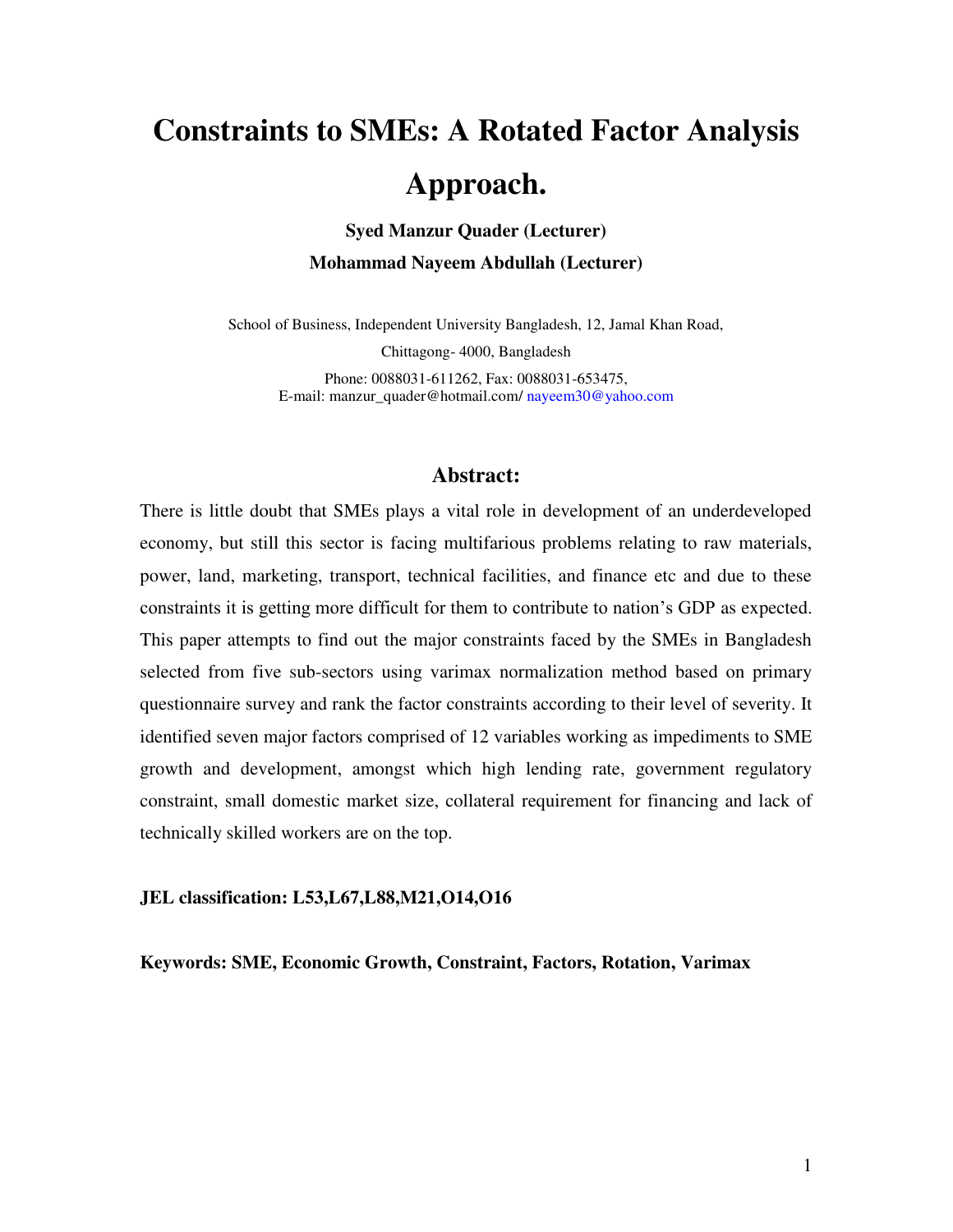#### **I. Introduction:**

The SMEs play a vital role in development of an underdeveloped economy because it eliminates the unemployment problems by using lower capital per employment, avoids additional costs for development of industrial infrastructure, minimizes the investment risks, ensures an equitable distributions of income and products, checks imbalances between different pocket of economy and maximizes the use of locally available raw materials. There is a debate whether to adopt industrialization for efficiency or encourage SMEs. (Little & Majumdar & Page, 1987). But the mechanical efficiency should be distinguished from economic efficiency and as such the large factories need not be evaluated as more efficient than the small units especially when the socio-economic cost of large-scale production taken into account. (Ranjit & Rashid, 1996). The argument of economy of scale has limited relevance to economic efficiency, due to stagnant markets with poor purchasing power, lack of operational skills, poor quality of raw materials and inefficient services resulting in long interruptions and poor output per unit of capital. (Dhar, 1958) and in underdeveloped areas development of large-scale industries has been slow, inadequate and ineffective in tackling the unemployment problems due to lack of investible resources. (Mahalonabish, 1958).

 The commonly perceived merits often emphasized for their promotion especially in the developing countries like Bangladesh, include their relatively high labor intensity, dependence on indigenous skills and technology, contributions to entrepreneurship development and innovativeness and growth of industrial linkages. (Ahmed, 2001). Whatever the correct magnitude, the SMEs are undoubtedly quite predominant in the industrial structure of Bangladesh comprising over 90% of all industrial units. This numerical predominance of the SMEs in industrial sector of Bangladesh becomes visible in all available sources of statistics on them. (Ahmed, 2001). Together, the various categories of SMES are reported to contribute between 80 to 85 per cent of industrial employment and 23 per cent of total civilian employment (SEDF, 2003). However, serious controversies surround their relative contribution to Bangladesh"s industrial output due to paucity of reliable information and different methods used to estimate the magnitude. The most commonly quoted figure by different sources (ADB, World Bank,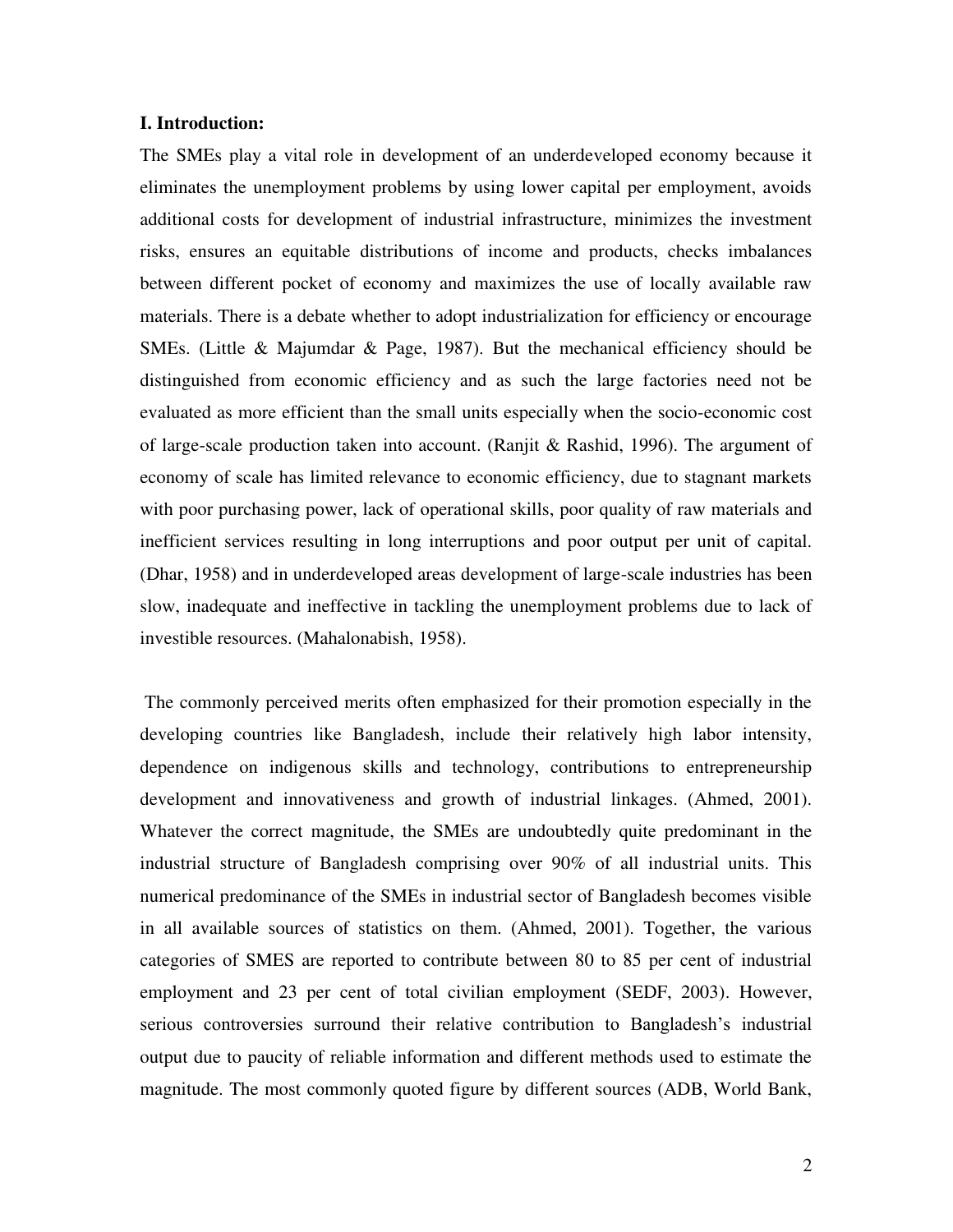Planning Commission and BIDS) relating to value added contributions of the SME is seen to vary between 45 to 50 per cent of the total manufacturing value added.

But this sector is facing severe problem in financing, regulatory aspects, access to nonfinancial inputs. Some recent trend shows that Government policies have discriminated against small-scale enterprises. There is nothing wrong with a situation in which inexperienced entrepreneurs are unable to get institutional credit. (Little, 1987). In the same study he shows that, the relative decline of small-scale enterprises in most developing countries has been accelerated by the industrialization policies adopted in these countries. Protection, regulatory constraint, investment incentives, credit control, and the promotion of industry in the public sector have all discriminated against the small. The common idea that the cost of capital is very high for small enterprises is overly simple. (Little, 1987). From A research of World Bank suggest the existence of financial constraint because formal banks do not lend to the smallest firms in most countries. It has also severe impact on the smallest firms. (Levy, 1993)

In Bangladesh, Small and medium enterprises have been facing multifarious problems related to raw materials, power, land, marketing, transport, technical facilities, and finance. (Ranjit & Rashid, 1996). Due to their weak capital structure and other regulatory constraint, it's getting more difficult for small  $\&$  medium industry to contribute to GDP There is serious shortage of in depth studies conducted on the constraints of the SMES operating in Bangladesh. So it is perceived that a well thought out study is very much required to determine the nature of the various financial, regulatory as well as other constraints faced by SMEs in Bangladesh.

The definition of SME is not unique; it varies across countries and in some countries the definition differs further between sectors. Number of people employed and size of capital, sales, assets, etc. are used to classify enterprises into micro, small, and medium. In Bangladesh, small enterprises was first defined in the Industrial Policy of 1991 when they were classified as industrial undertakings engaged in manufacturing or services activities with a total fixed investment not exceeding Tk. 30 million. The Industrial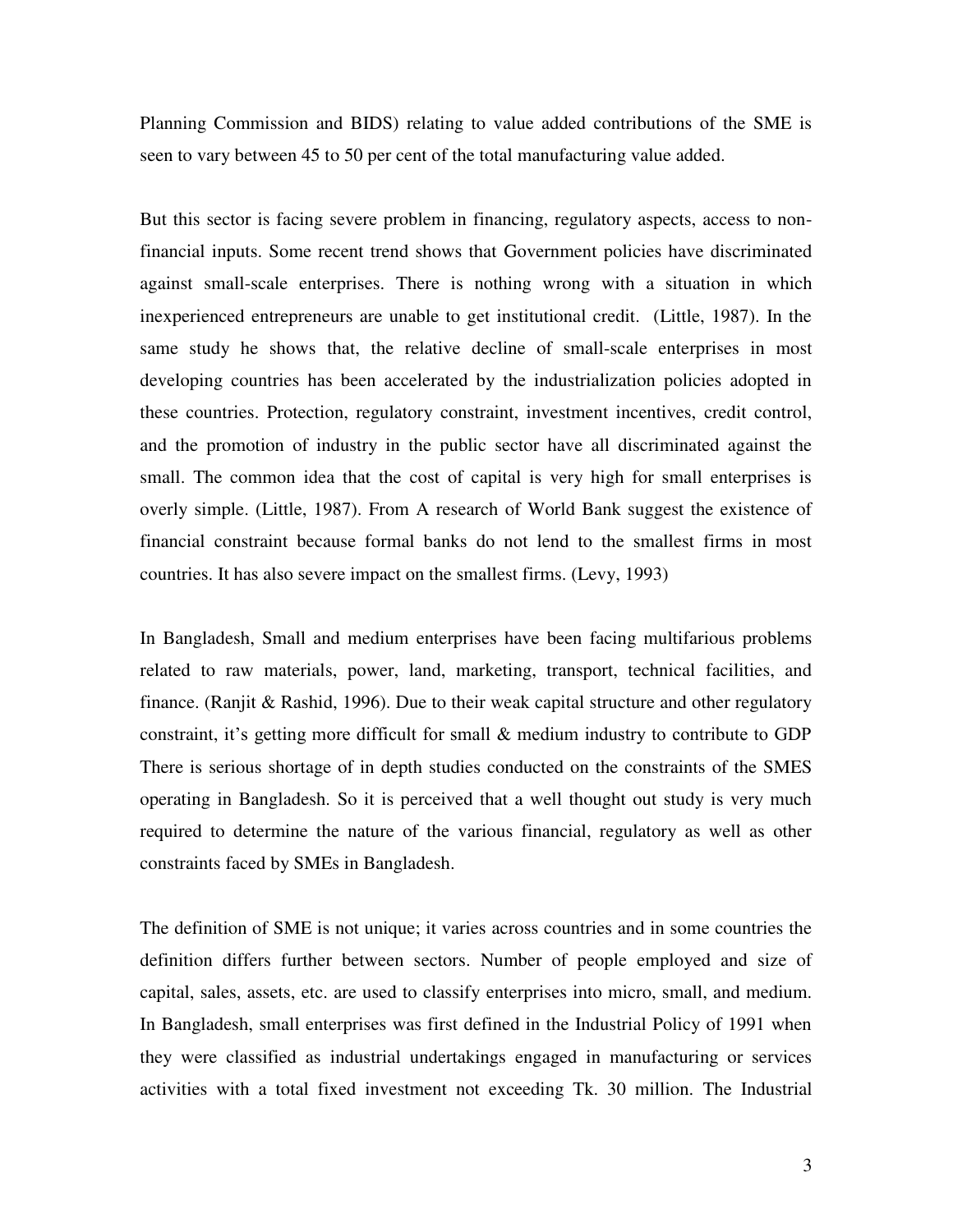Policy of 1999 also considered the size of employment for defining various enterprises. According to it, small enterprises are those employing less than 50 workers and/or with a fixed capital investment of less than Tk100 million. Enterprises with 50-99 workers having a fixed capita of Tk100-300 million are to be regarded as medium-sized. Therefore, the coverage of SME as defined by the Industrial Policy is very broad – capturing business enterprises with a fixed capital ranging from Tk 1 million to 300 million and employment between 10-99.We consider definition of 1999 industrial policy to select our target population. However, the Bangladesh of Bureau of Statistics (BBS) follows a different definition of SME (Bhattacharya et al. 2000 & Sia, 2003). BBS defines large enterprises as those with 50 or more employees, which is inconsistent with the definition of the SME as provided in the Industrial Policy.

Reliable information on the activities of SME and their contribution in the economy is scarce. An informal estimate by Planning Commission is reported to have found that the SME sector accounts for more than 80 per cent of private establishments, approximately 80 per cent of industrial and 23 per cent of total labor force of the country, and about half of the gross industrial output (Sia, 2003). The most recent private sector survey estimates the contribution of the micro, small, and medium enterprises (MSMEs) is to be between 20-25 per cent of GDP (Daniels, 2003). All this points toward a very important role played by SME in the economy of Bangladesh in terms of output, employment, and private sector activities

A vibrant private sector that builds on the combined linkages between SME and large enterprises supported by good governance and an enabling business environment have been considered as the backbone and engine of a healthy economy and society. Especially in developing economies, it is regarded as a precondition for generating employment, enhancing productivity, maintaining competitiveness, contributing to entrepreneurship development and reducing poverty (ADB 1999; AusAID 2000; EBRD  $2004;$ ).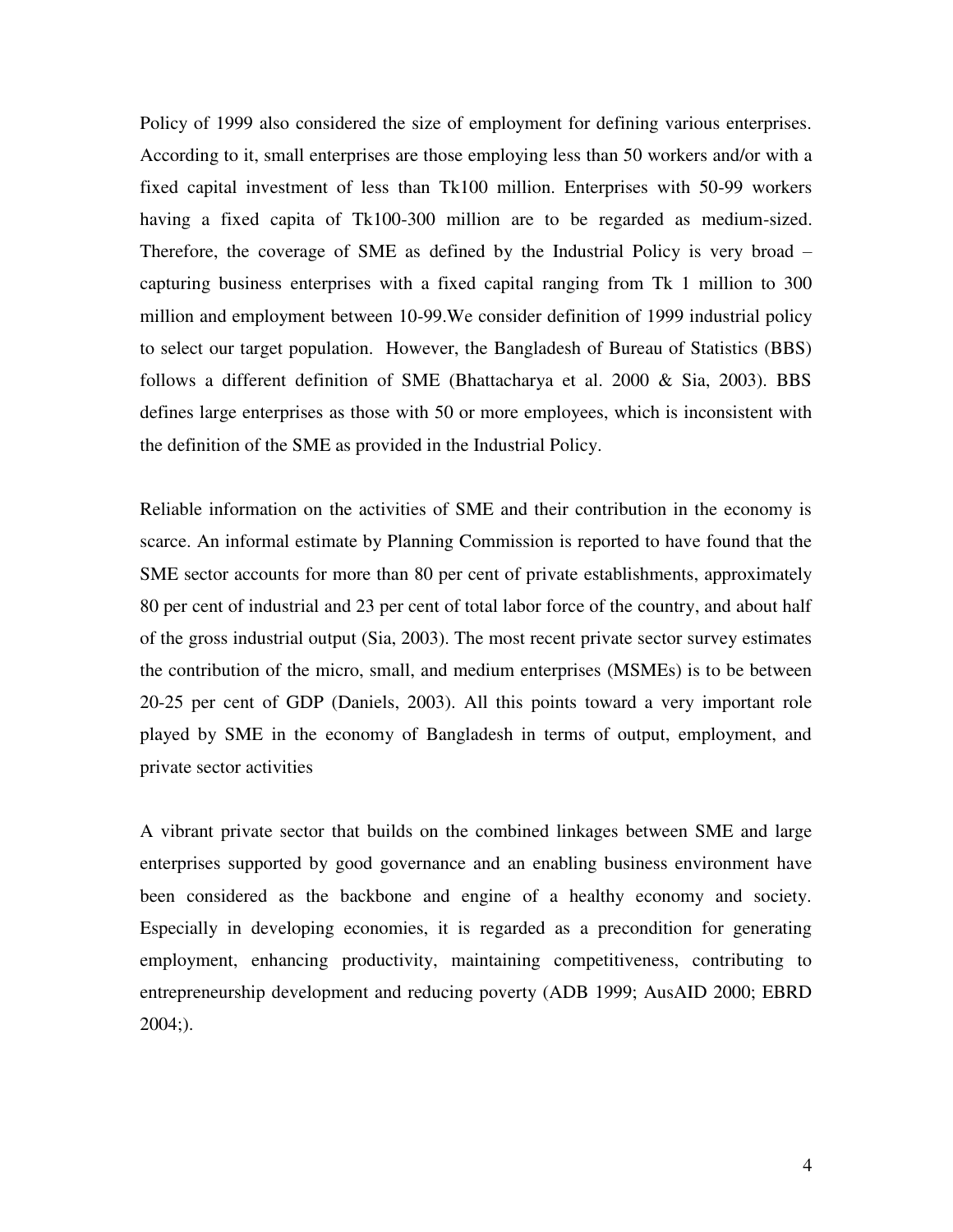#### **II. Literature review:**

Past studies have indicated that in the developing countries of South Asia, SME constitute over 97 per cent and contribute between 40–60 per cent of the total output or value-added to their national economies. While most of the SME are located in rural areas, they account for over 70 per cent of total employment (Fan 2005; Kamesam 2003; Nepal et al. 2002; Shrestha 2005).

Today, a number of studies find that SMEs are frequently faced with constraints and challenges (Bannock et al. 2002; Batra and Mahmood 2001; Batra and Tan 2003; Beck et al. 2004; Brunetti et al. 1998). For most developing and transition economies, the common challenges for SMEs typically include financing, overcoming institutional, legal and administrative barriers and accessing network support. The inability to access credit is one of the major bottlenecks of SME, as almost all of these economies have poorly developed banking sectors (EBRD 2004; Hossain 1998; PECC 2003). From the data of 23 transition countries, Aidis and Sauka (2005) find that the constraints facing SME differ during different stages in the transition process.

According to Lall (2000: 9–12), SME in general tend to face three sets of competitive challenges. These are related with their size, distortions in markets and government policy interventions. Their small size imposes disadvantages: SME are debilitated in activities where the risks are high; technology is fast-paced and relies on enormous investments. Second, SME face 'segmented factor markets' wherein large firms are generally favored with access to inputs including credit, labor, infrastructure, and technology and market information. Third, policies and institutions can be biased against SME, since large firms with resources and connections can manipulate bureaucrats "to exploit the system'.

Recognition of such problems of SME has led many developing countries to adopt pro-SME policies. Fundamentally, pro-SME policies are based on direct government support of SME that will help exploit social benefits from greater competition and entrepreneurship. They basically include financial support and institutional improvements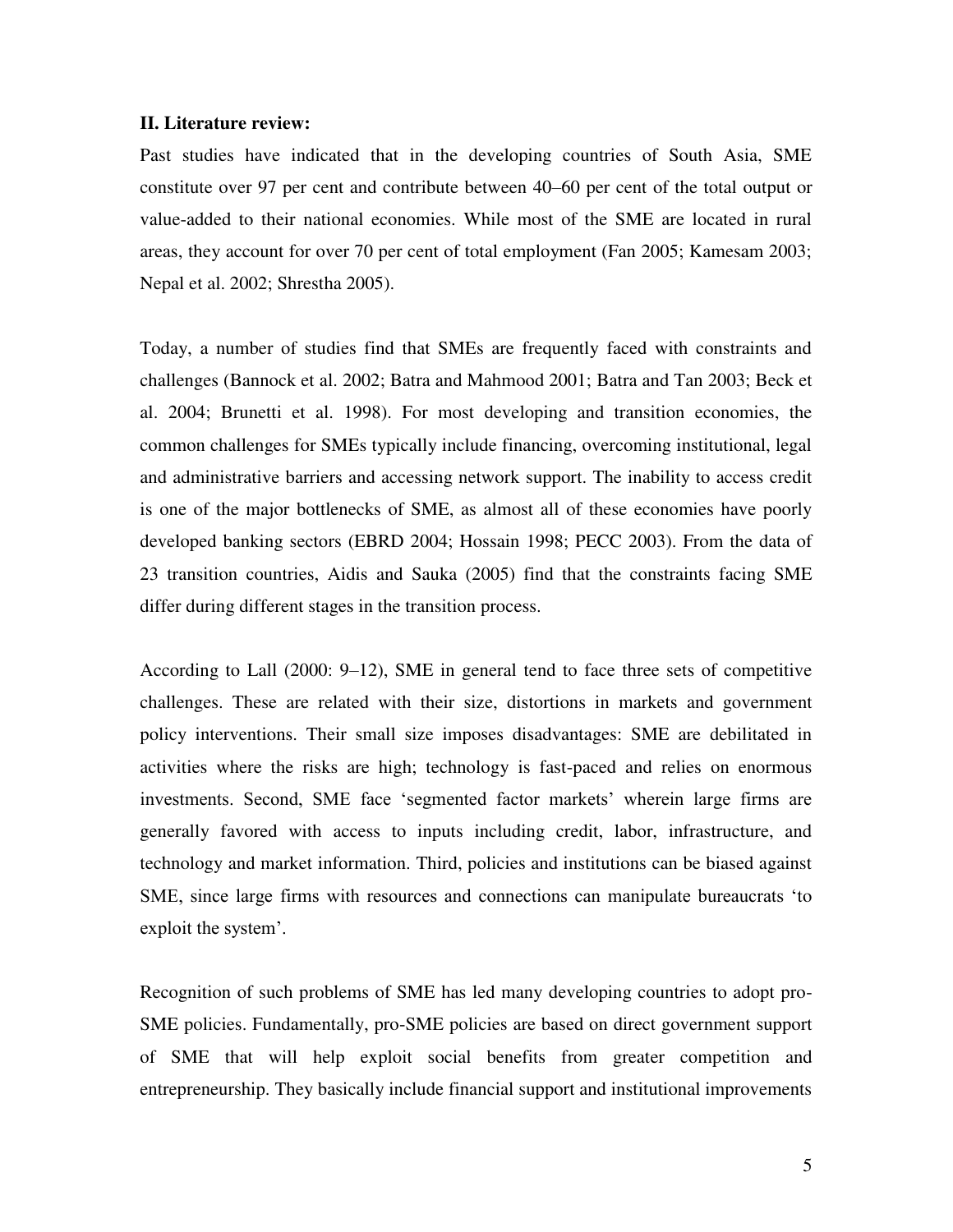that can absorb labor because proponents believe that SME, being more labor-intensive and dispersed, have the capacity to boost employment faster than the larger firms. From this perspective, subsidizing SME is perceived as a poverty alleviation tool (Beck et al. 2004; World Bank 1994, 2002a).

As a member of the developing countries, Bangladesh is yet to utilize its potential and pick up it's performance in this sector. There have been a number of studies carried out on the SME sector of Bangladesh to identify its niche and also the constraints hindering the growth of this sector. A. Razzaque (1994) in his paper identifies the factors fundamental to the development of market for products and then discusses the problems associated with them in the context of Bangladesh emphasizing the need for addressing these constraints to facilitate the growth of a SME sector. He identified the underlying demand and supply-side factors exerting significant influences on the development of the market for SME. The demand side factors like Purchasing power of consumers, Trade policies of the trading partners, Quality of products and services, Timely delivery and availability of goods etc and supply side factors like Resource constraints, Unavailability of information, Physical infrastructure, transport cost, domestic environment etc. do not operate in isolation. Rather, they interact amongst themselves to aggravate the situation further.

Hossain (1998) in his paper highlighted the findings of those two studies. A wide array of constraints faced by SME has been briefly discussed in this report. It is apparent that problems related to power and credits are the two most significant ones. Legal barriers, poor law and order conditions, are some of the other problems that have adverse affect on SME development.

Besides Bangladesh, studies were also carried out on other south asian coutries like Bhutan, Pakistan etc. S.Moktan (2007) analyses the constraints on SME in Bhutan by conducting interviews and a nationwide questionnaire survey of 168 micro and small firms. Examining 14 variables related to the attitude or opinions of owners/ managers of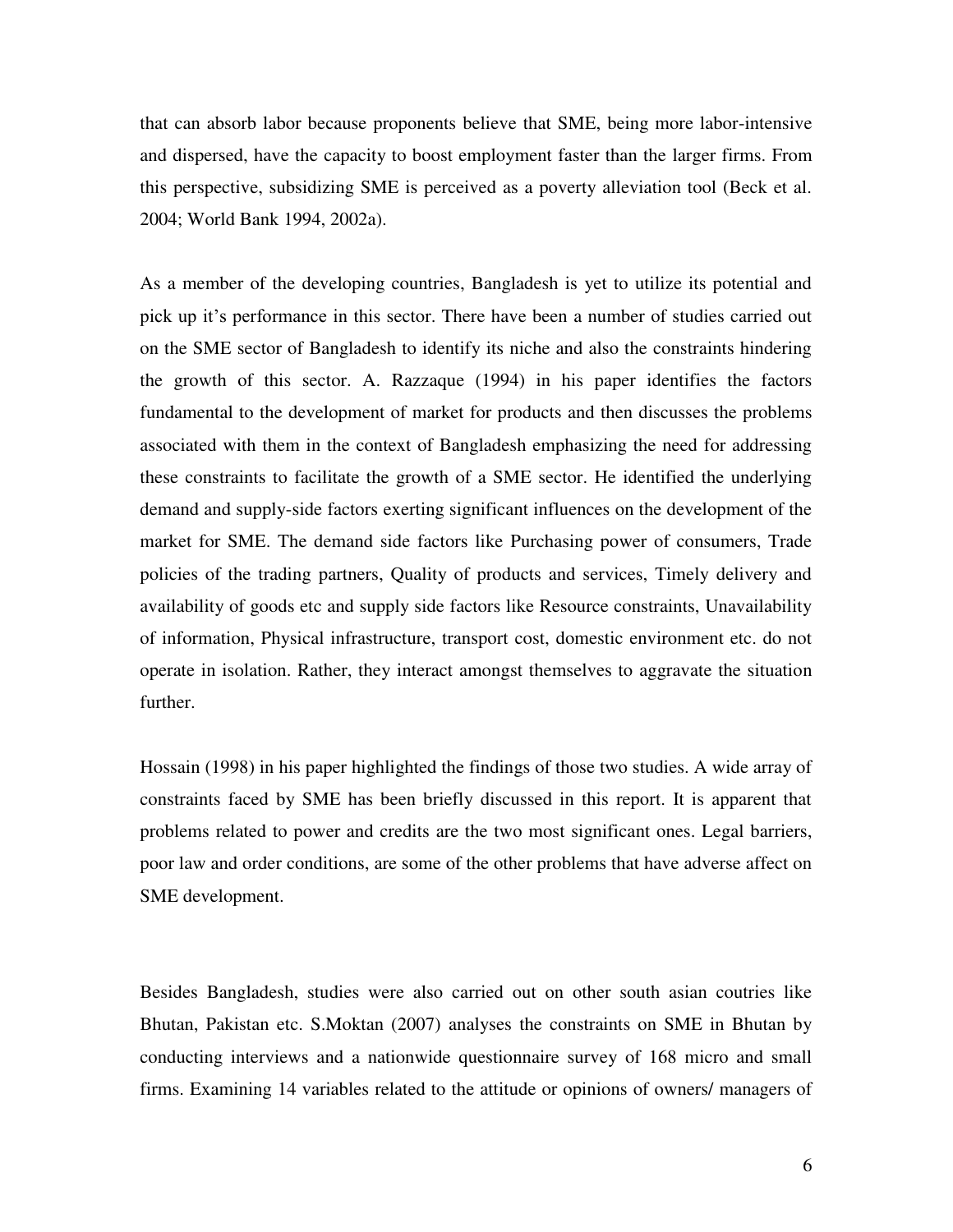SME with respect to business constraints and the survey indicated that the biggest constraints are related to restrictive business regulations, finance and infrastructure. Additionally, significant differences in the severity level of constraints between urban and rural districts are observed with regards to size, sector and ownership.

Bari, & Ali & Haque (2005) examined the key constraints faced by the SME sector in Pakistan, including lack of access to credit, excessive government regulation, an arbitrary and exploitative tax administration system, a weak technological base, and the lack of business support services. It also provides a set of concrete strategic recommendations to address such constraints in order to promote SME growth for greater income generation and employment creation.

#### **III. Objective of the study:**

- I) To what extent financial constraints affecting SME"s operation?
- II) To what extent regulatory constraints affecting SME"S operation?
- III) To what extent constraints on physical, technical, and marketing inputs affecting SME"S operation?

#### **IV. Structure and Methodology:**

**Questionnaire:** The research design incorporates both qualitative and quantitative approaches. Two major phases of data collection are envisaged: Exploratory phase and Main phase. In exploratory phase, data is generated basically to develop a clear picture of the problem. In this stage, extensive literature survey as well as a pilot study through interview of selected businessman, bankers, government officials, donor organization officials are conducted. After exploratory phase research we develop a questionnaire to distribute to the SME owners. In exploratory phase we ask open ended questions in the interview about the key constraints faced by S.M.E sector in Bangladesh including lack of access to credit, excessive government regulation, and arbitrary and exploitive tax administration system, a weak technological base, and lack of business support system. It provides us to come up with set of 18 variables to develop a detailed questionnaire.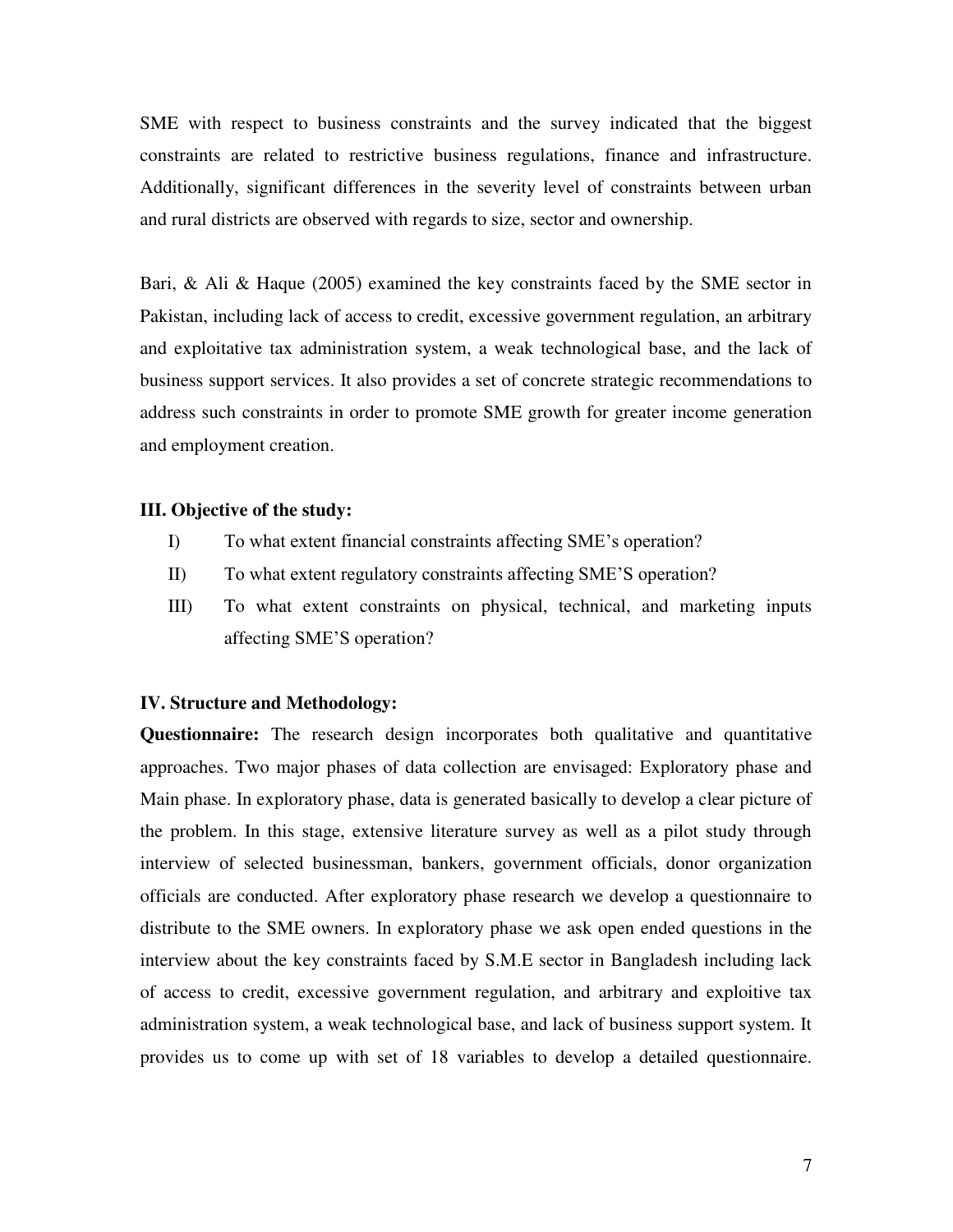Finally the variables in the survey instrument were derived from a review policy, exploratory research and the relevant theoretical and empirical literature.

We have outlined below the 18 variables fewer than three categories, which we have included in our questioner survey:

#### **Financial constraints:**

- 1) Unavailability of financing. (UF)
- 2) Interest on bank loan. (IB)
- 3) Collateral requirement. (CR)
- 4) Lengthy procedure (LP)
- 5) High cost of raw materials (HCM)
- 6) High cost of equipment (HCE)

#### **Regulatory constraints:**

- 7) Bureaucratic set up procedure. (BSP)
- 8) Utility connection. (UC)
- 9) Income tax structure. (ITS)
- 10) Lack of protective measurement. (LPM)
- 11) Labor regulation. (LR)
- 12) Policy uncertainty. (PU)

#### **Constraints on physical technical & marketing input:**

- 13) Unavailability of skilled worker. (USW)
- 14) Scarcity of technical skill. (STS)
- 15) Unavailability of raw materials. (URM)
- 16) Small domestic market. (SDM)
- 17) Competition with large industries. (CLI)
- 18) 18) Syndication on concentrated market power. (SCM)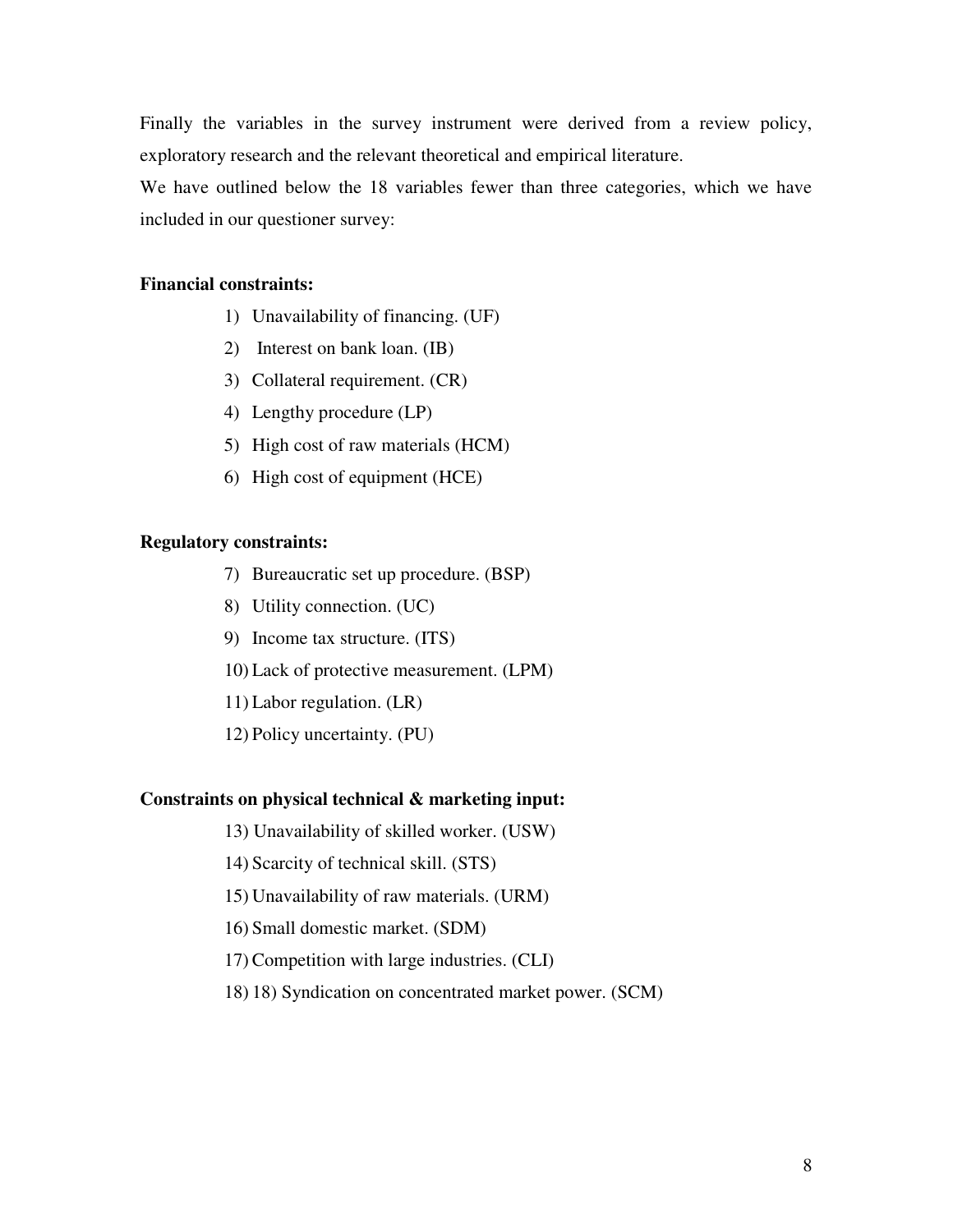Because of the job of coding, editing and analyzing the data we avoid open-ended question in main phase. On the basis of those 18 variables the survey asks entrepreneur to evaluate each constraints variable using score on a scale on a five point likert's scale. (Fixed alternative question).

**Sample**: The coverage of SME as defined by the Industrial Policy is very broad – capturing business enterprises with a fixed capital ranging from Tk 1 million to 300 million and employment between 10-99.Abiding by that criteria using qualitative survey instrument, 60 firms are sampled to ascertain what they viewed as major obstacles to their investment and growth. We use the quota sampling procedure (non-probability sampling). The purpose of quota sampling is to ensure that the various sub-groups in a population are represented on pertinent sample characteristics to the exact extent that the investigator desires. Given the limitation of time and resources interviews are conducted in five sub sectors: light engineering, agro based, fish processing, food  $\&$  allied products and chemical and pharmaceuticals. We took their contribution in Bangladesh G.D.P to choose the sectors. The required data are collected from 60 companies from those five sub-sectors. We use Interview protocols (revised after the initial interviews) to guide the discussion and to gather data usable in quantitative analysis.

**Data analysis:** In the first phase of analysis the survey data are used to rank the "binding" constraints that currently inhibit firm-level investment and growth Bangladesh. Binding constraints are defined as constraints that obtained and average score of 3.5 and above (an above average rank) and which over 30% (nearly one third) of the respondents ranked as an above average constraints. Unlike other studies the dual –weighting procedure of defining binding constraints allowed greater precision and clarity in results.

In the second phase, we have factor analysis by extracting the principal components using varimax/promax normalizes method. The different method of factor analysis requires extracting a set of factors from a data set. In general, only a small subset of factors is kept for further consideration and the remaining factors are considered as either irrelevant or non-existent. It is important to stress that the choice of subspace strongly influences the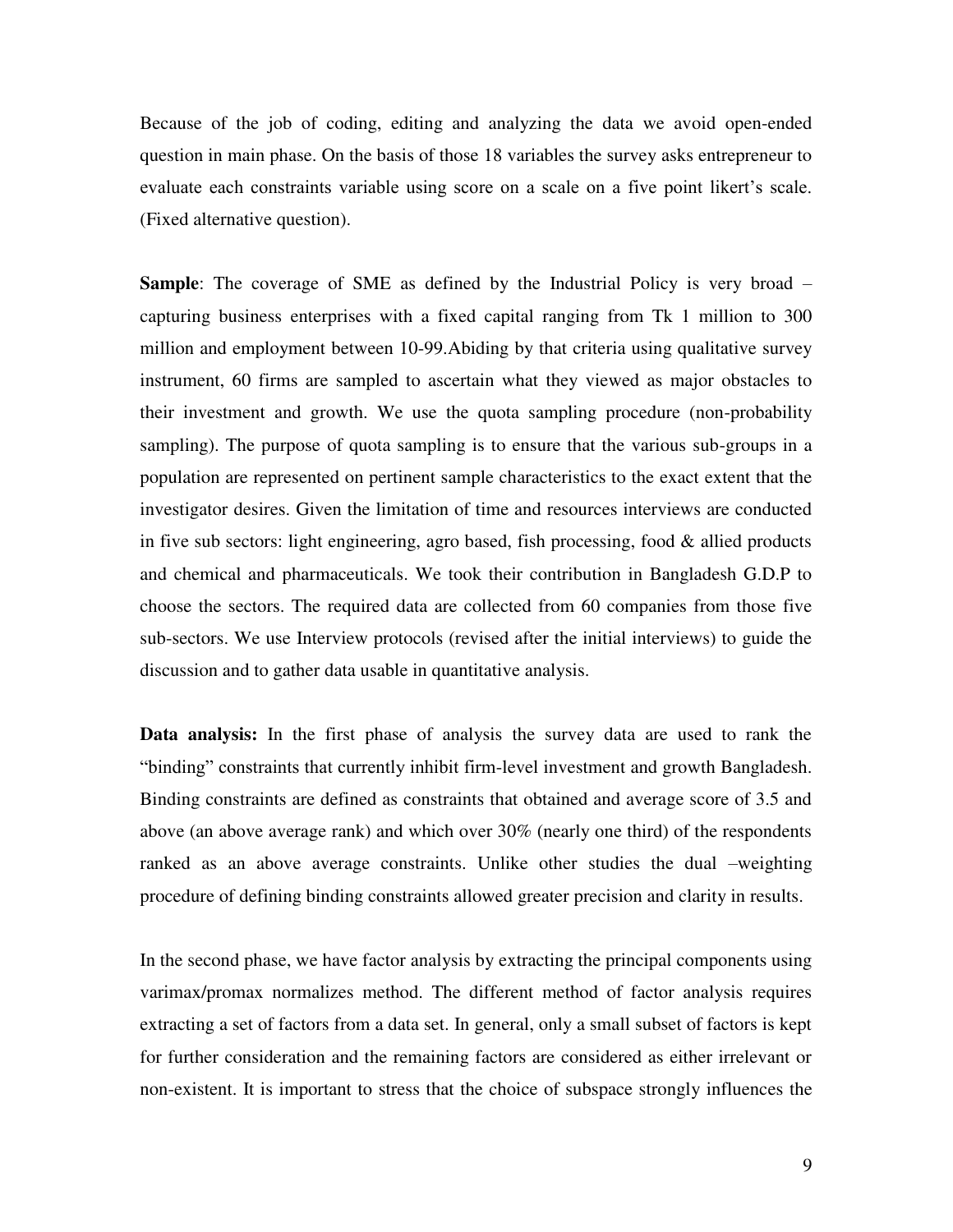result of the rotation. We need to try several sizes for the subspace of the retained factor in order to assess the robustness of the interpretation of the rotation. For varimax, a simple solution means that each factor has a small number of large loadings and a large number of zero loadings. After a varimax rotation, each original variable tends to be associated with one of the factors. In general, two highly correlated factors are better interpreted as only one factor. To avoid two highly correlated factors, we use oblique rotation. The promax (oblique) rotation has the advantage of being fast and conceptually simple. The factors can often be interpreted from the opposition of few variables.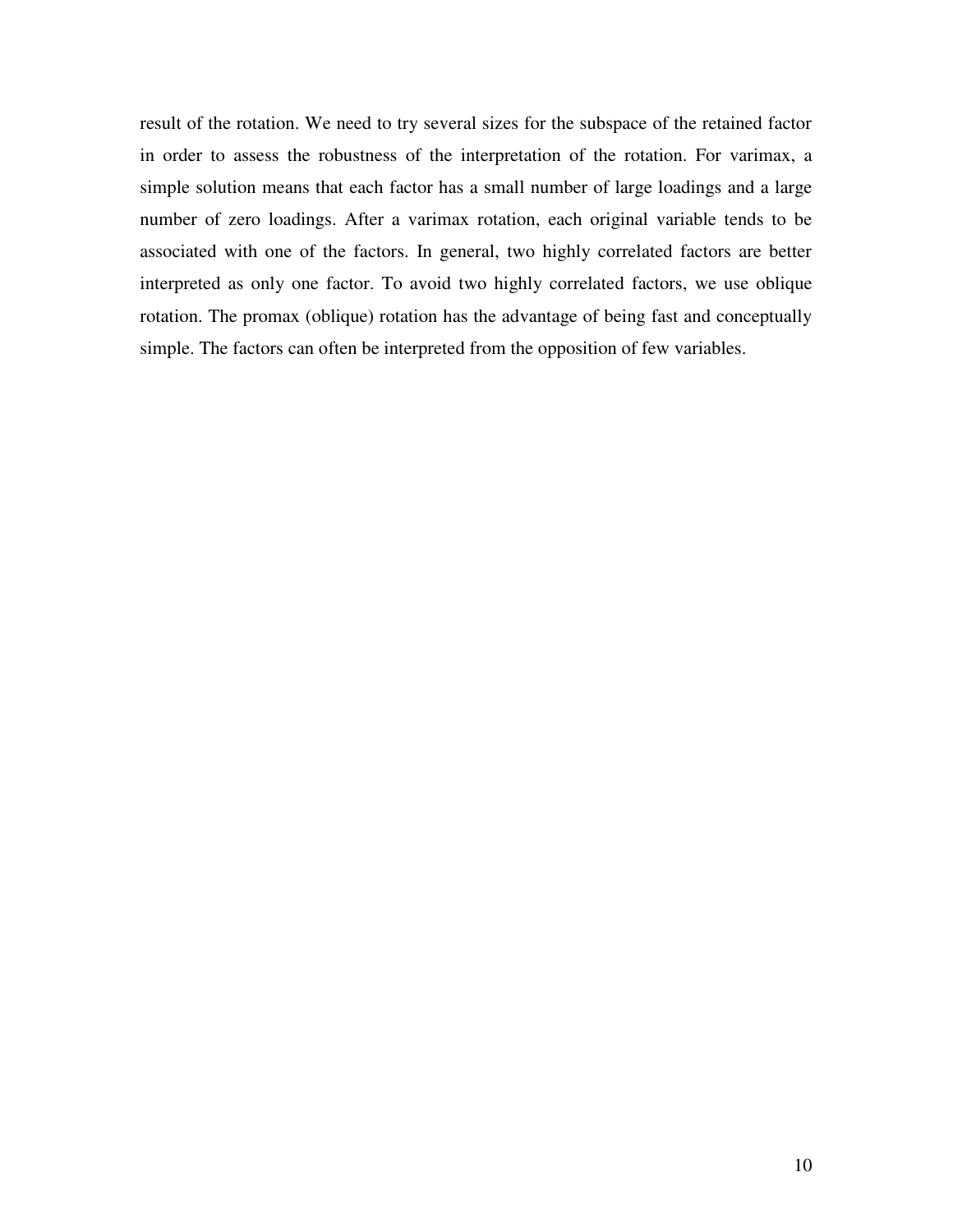# **V: Findings & analysis**

### **Severity level of constraints after categorization:**

At first we analyze the questionnaire by setting up a binding constraint of mean value 3.5. Initially In table 1, we have found that variable 1 (UF): mean value 4.2, variable 2 (IB): mean value 4.58, variable 5 (HCM): mean value 4, variable 6 (HCE) mean value 3.84, variable 14 (STS) mean value 4.04 have got the binding constraints, variable 10 (ITS): mean value 3.04 & variable 13 (USW): mean value 4.36 has got the mean value above 3, but not in the binding constraints. So we have got 7 major factors among 18 factors that are major binding constraints.

| Financial    | <b>Stats</b> | UF         | IB         | <b>CR</b>  | LP         | <b>HCM</b>              | <b>HCE</b> |
|--------------|--------------|------------|------------|------------|------------|-------------------------|------------|
| constraints: | mean         | 4.2        | 4.52       | 1.96       | 2.16       | $\overline{\mathbf{4}}$ | 3.84       |
|              | sd           | 1.106567   | 1.110984   | 1.009344   | 0.791795   | 0.947607                | 0.791795   |
|              | variance     | 1.22449    | 1.234286   | 1.018776   | 0.626939   | 0.897959                | 0.626939   |
|              |              |            |            |            |            |                         |            |
| Regulatory   | <b>Stats</b> | <b>BSP</b> | <b>UC</b>  | <b>ITS</b> | <b>LPM</b> | <b>LR</b>               | PU         |
| constraints: | mean         | 2.28       | 1.2        | 2.84       | 3.04       | 1.24                    | 2.44       |
|              | sd           | 0.881557   | 0.494872   | 0.933722   | 0.968061   | 0.517451                | 0.907115   |
|              | variance     | 0.777143   | 0.244898   | 0.871837   | 0.937143   | 0.267755                | 0.822857   |
|              |              |            |            |            |            |                         |            |
|              | <b>Stats</b> | <b>USW</b> | <b>STS</b> | <b>URM</b> | <b>SDM</b> | <b>CLI</b>              | <b>SCM</b> |
| Constraints  | mean         | 4.36       | 4.04       | 2.56       | 1.32       | $\overline{\mathbf{4}}$ | 1.16       |
| on input:    | sd           | 0.898071   | 1.049003   | 1.311799   | 0.683329   | 0.699854                | 0.548095   |
|              | variance     | 0.806531   | 1.100408   | 1.720816   | 0.466939   | 0.489796                | 0.300408   |

## **Table 1: Summary statistics of the variables:**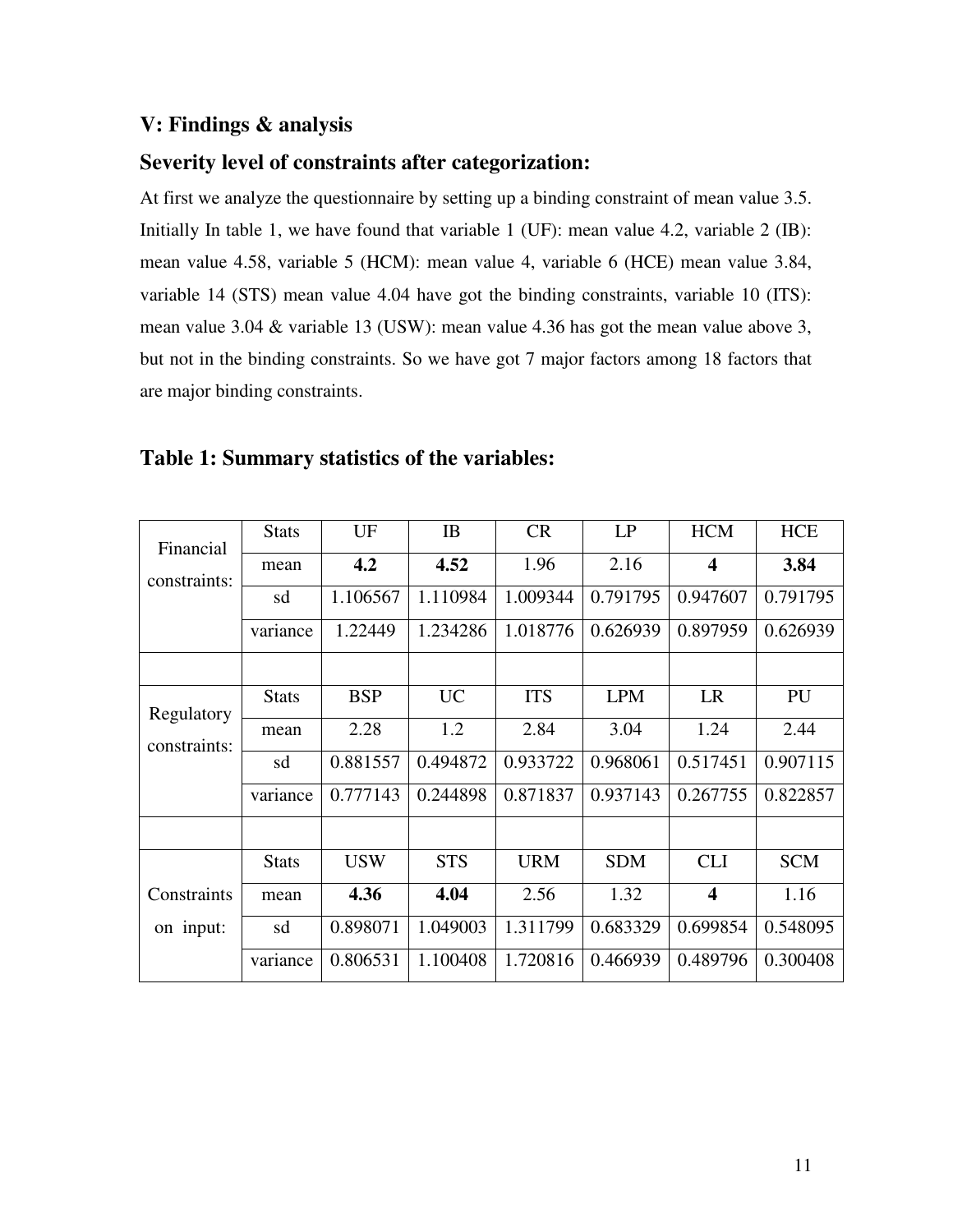#### **Factor analysis:**

Factor analysis is a mathematical tool that can be used to examine a wide range of data sets. The basic purpose of factor analysis is to "explore the underlying variance structure of a set of correlation coefficients. Thus, it is useful for exploring and verifying patterns in a set of correlation coefficients". Besides, the purposes of factor analysis are (*i*) to determine how many factors underlie the set of variables; (*ii*) to find the extent to which each original variable depends upon each common factor; (*iii*) to interpret the obtained factors; and (*iv*) to find the amount of each common factor possessed by each observation (the factor scores). Mathematically, factor analysis makes it possible to describe a set of variables (*X*1, *X*2,, *Xk*) in terms of a smaller number of common factors and hence explain the relationship between these *k* variables.

Here, the factor analysis is performed with 18 key variables setting the maximum factors to 7 and minimum Eigenvalue to 1 using the Varimax Normalized Method. The Varimax Normalised is one of the rotation methods that are used frequently to find new factors that are easier to interpret. The rationale for performing the factor analysis are: (i) to reduce the data by summarizing the important information contained in the 14 variables by a fewer number of factors; (ii) to find the variance of each variable, and to detect the structure in correlation between the variables and most importantly; (iii) to corroborate and test our hypothesis by ranking the obtained factors and determining which of the variables contained in these factors are the most important of all constraint.

In table 2, we have identified the principal components based on their eigenvalue, which is the variance of the factors. In the initial factor solution, the first factor will account for most variance, the second will account for next highest amount of variance. Although we have 18 factors, the factor space is very less. There are at most seven factors possible in the space. It also validates that we got 7 factors in total all with eigenvalue greater than 1 in our binding constraints.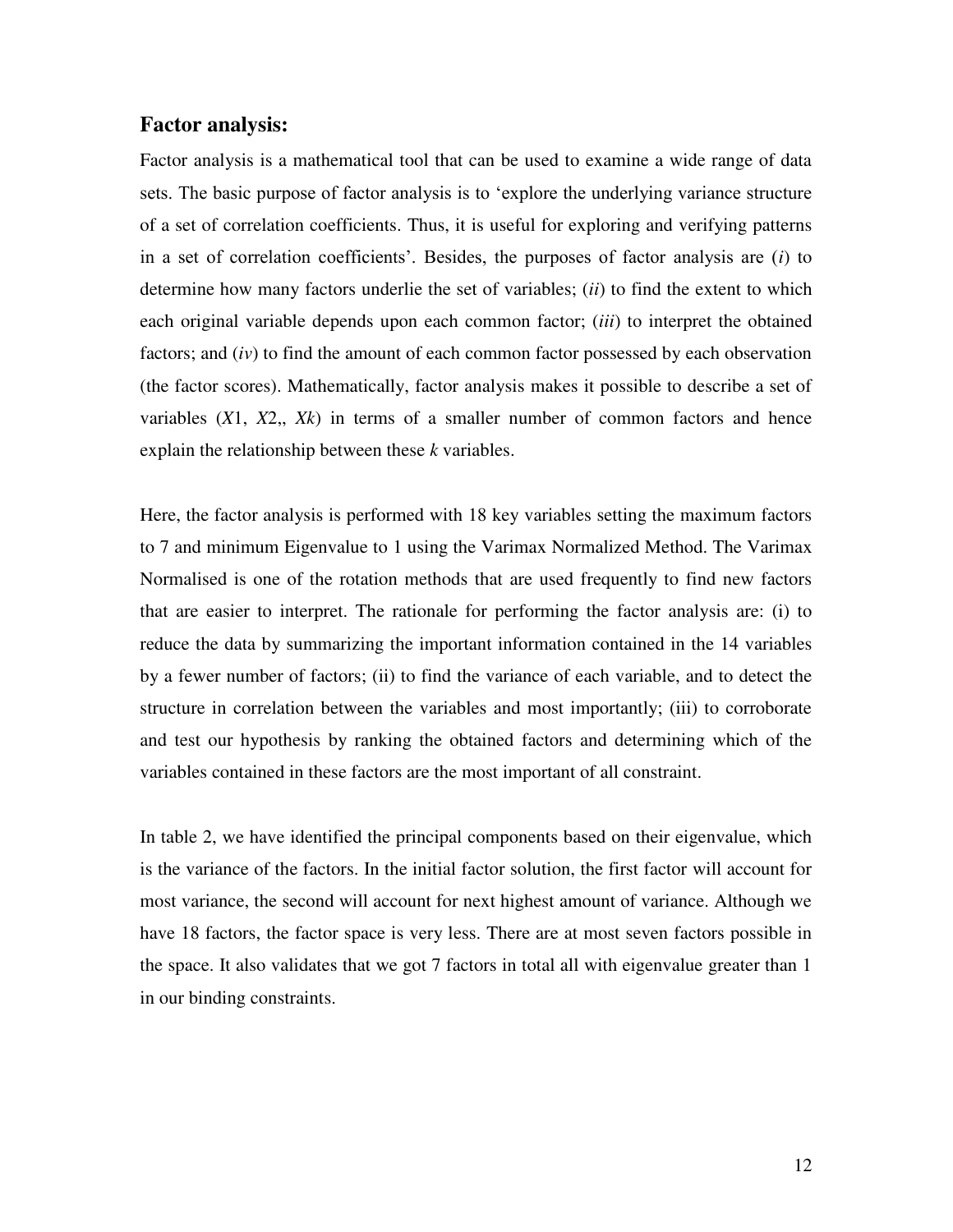| Factor               | Eigenvalue | Difference | Proportion | Cumulative |
|----------------------|------------|------------|------------|------------|
| Factor1              | 4.31877    | 1.69844    | 0.2399     | 0.2399     |
| Factor <sub>2</sub>  | 2.62033    | 0.48852    | 0.1456     | 0.3855     |
| Factor3              | 2.13180    | 0.28748    | 0.1184     | 0.5039     |
| Factor4              | 1.84433    | 0.28214    | 0.1025     | 0.6064     |
| Factor <sub>5</sub>  | 1.56219    | 0.32917    | 0.0868     | 0.6932     |
| Factor <sub>6</sub>  | 1.23302    | 0.10561    | 0.0685     | 0.7617     |
| Factor7              | 1.12741    | 0.36389    | 0.0626     | 0.8243     |
| Factor <sub>8</sub>  | 0.76352    | 0.03186    | 0.0424     | 0.8667     |
| Factor9              | 0.73166    | 0.16729    | 0.0406     | 0.9074     |
| Factor10             | 0.56436    | 0.26302    | 0.0314     | 0.9387     |
| Factor11             | 0.30134    | 0.05943    | 0.0167     | 0.9555     |
| Factor <sub>12</sub> | 0.24191    | 0.02648    | 0.0134     | 0.9689     |
| Factor13             | 0.21543    | 0.06017    | 0.0120     | 0.9809     |
| Factor14             | 0.15526    | 0.07782    | 0.0086     | 0.9895     |
| Factor15             | 0.07744    | 0.01863    | 0.0043     | 0.9938     |
| Factor16             | 0.05881    | 0.03074    | 0.0033     | 0.9971     |
| Factor17             | 0.02807    | 0.00373    | 0.0016     | 0.9986     |
| Factor18             | 0.02434    |            | 0.0014     | 1.0000     |

**Table 2: Principal-component factors (unrotated)** 

 *LR test: independent vs. saturated: chi2(153) = 659.59 Prob>chi2 = 0.0000* 



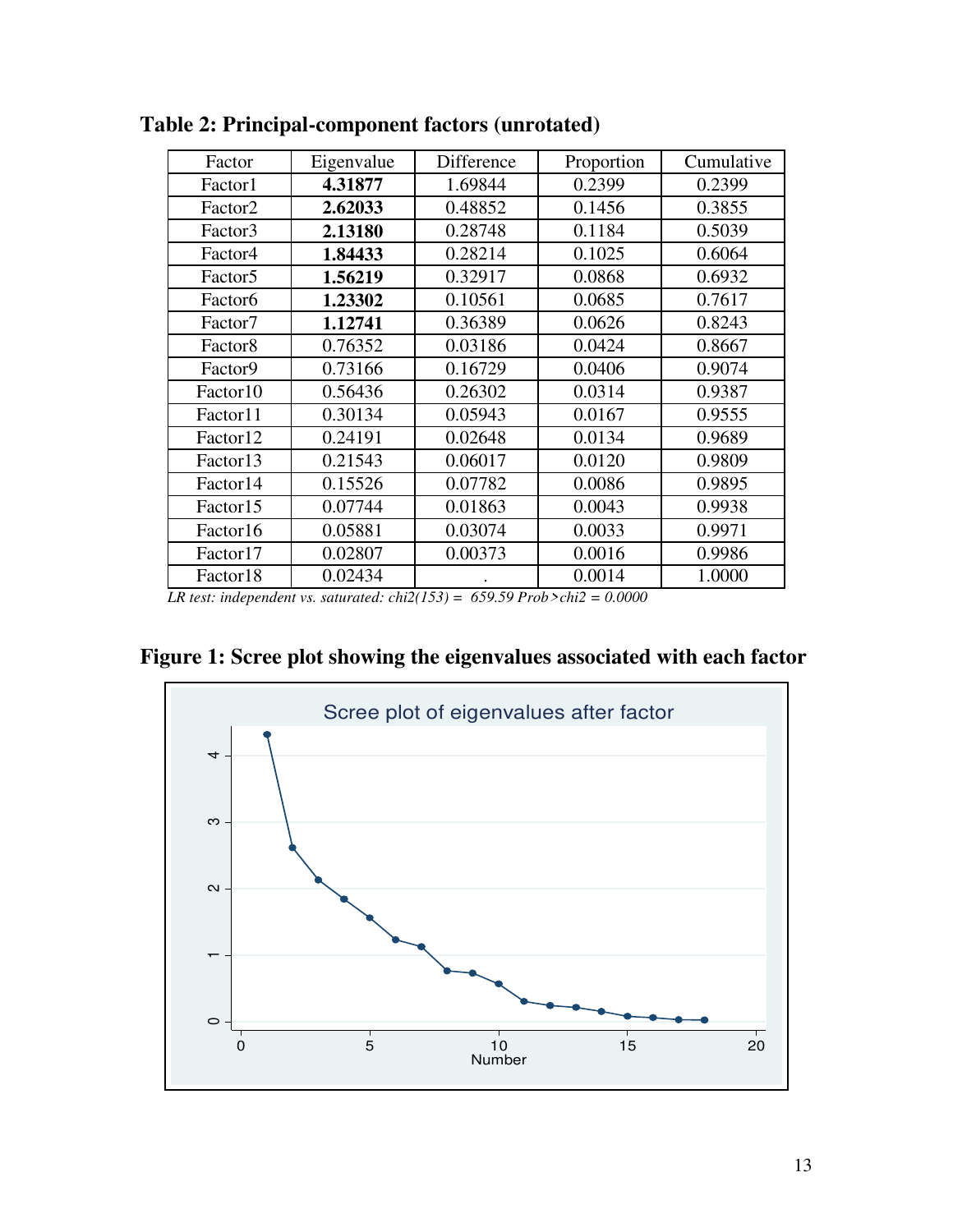| Var        | Factor1   | Factor <sub>2</sub> | Factor3   | Factor4   | Factor <sub>5</sub> | Factor <sub>6</sub> | Factor7   | Uniqueness |
|------------|-----------|---------------------|-----------|-----------|---------------------|---------------------|-----------|------------|
| UF         | 0.4167    | 0.4385              | $-0.0553$ | 0.0254    | 0.2685              | 0.1539              | 0.5625    | 0.2182     |
| IB         | 0.5259    | 0.2860              | $-0.3125$ | $-0.0729$ | 0.1027              | 0.6139              | $-0.2345$ | 0.0963     |
| <b>CR</b>  | $-0.2902$ | 0.7071              | $-0.4874$ | 0.0719    | $-0.1995$           | $-0.0038$           | 0.1047    | 0.1224     |
| LP         | 0.6574    | $-0.3078$           | $-0.1600$ | 0.0086    | 0.0212              | 0.3540              | 0.3143    | 0.2229     |
| <b>HCM</b> | 0.5822    | 0.5637              | 0.3393    | 0.3459    | $-0.1014$           | 0.0184              | $-0.0123$ | 0.0977     |
| <b>HCE</b> | 0.3878    | 0.3317              | $-0.0325$ | 0.4909    | 0.1164              | $-0.3840$           | 0.3379    | 0.2224     |
| <b>BSP</b> | $-0.1068$ | 0.1571              | $-0.7173$ | 0.2180    | 0.3102              | $-0.1064$           | 0.0200    | 0.2939     |
| <b>UC</b>  | $-0.5120$ | 0.2912              | 0.2483    | 0.4115    | 0.5474              | 0.0085              | $-0.1244$ | 0.1068     |
| <b>ITS</b> | 0.6937    | $-0.0693$           | 0.1111    | $-0.3819$ | 0.2830              | $-0.1478$           | 0.1893    | 0.2180     |
| <b>LPM</b> | 0.5437    | 0.3986              | 0.5759    | $-0.1768$ | $-0.0380$           | 0.0796              | $-0.0643$ | 0.1707     |
| LR         | $-0.6833$ | 0.4447              | 0.1046    | 0.1734    | 0.2360              | 0.0495              | $-0.1752$ | 0.2055     |
| PU         | $-0.2046$ | 0.1200              | 0.7985    | 0.1933    | $-0.0563$           | 0.0565              | 0.1170    | 0.2487     |
| <b>USW</b> | 0.5407    | 0.2316              | $-0.1976$ | 0.3661    | $-0.4633$           | $-0.1823$           | $-0.3284$ | 0.1251     |
| <b>STS</b> | 0.7259    | $-0.1757$           | $-0.1411$ | 0.3903    | 0.0030              | $-0.2414$           | $-0.2095$ | 0.1678     |
| <b>URM</b> | 0.5834    | 0.0248              | 0.0836    | $-0.3333$ | 0.2283              | $-0.4446$           | $-0.3314$ | 0.1814     |
| <b>SDM</b> | $-0.0993$ | 0.6269              | $-0.0079$ | $-0.3318$ | $-0.5984$           | 0.0900              | $-0.0067$ | 0.1208     |
| <b>CLI</b> | 0.3124    | $-0.3286$           | 0.1106    | 0.5470    | 0.0776              | 0.4605              | $-0.2610$ | 0.1968     |
| <b>SCM</b> | $-0.1912$ | $-0.5023$           | 0.0701    | 0.4520    | $-0.4983$           | $-0.0693$           | 0.3193    | 0.1468     |

**Table 3: Factor loadings (unrotated)** 

The above table gives us the factor loadings using the unrotated principle component factor methods. The factor loadings for this orthogonal solution represent how the variables are weighted for each factor and also the correlation between the variables and the factor. Considering only the factor loadings greater than .6, factor 1 has positive correlations with variables LP, ITS and STS. In other words, Factor 1 explains the variables, lengthy procedure; income tax structure; scarcity of technical skill. We have got here three variables from three different categories: regulatory, financial & technical &physical constraints. Factor 2 explains variables CR & SDM, collateral requirement & small domestic market. Again we have got two different variables from two different categories. Factor 3 explains variables PU and URM, policy uncertainty & unavailability of raw materials. Factor 4 & Factor 5 explains no variable. Factor 6 has positive correlation with variable interest on bank loan, which is one of the major financial constraints. Again factor 7 we don"t find any variable to relate.

Our fist aim is to group 7 factors with the association of one major variable that we might associate with our mean result. But by unrotated PCF analysis we fail to find that. To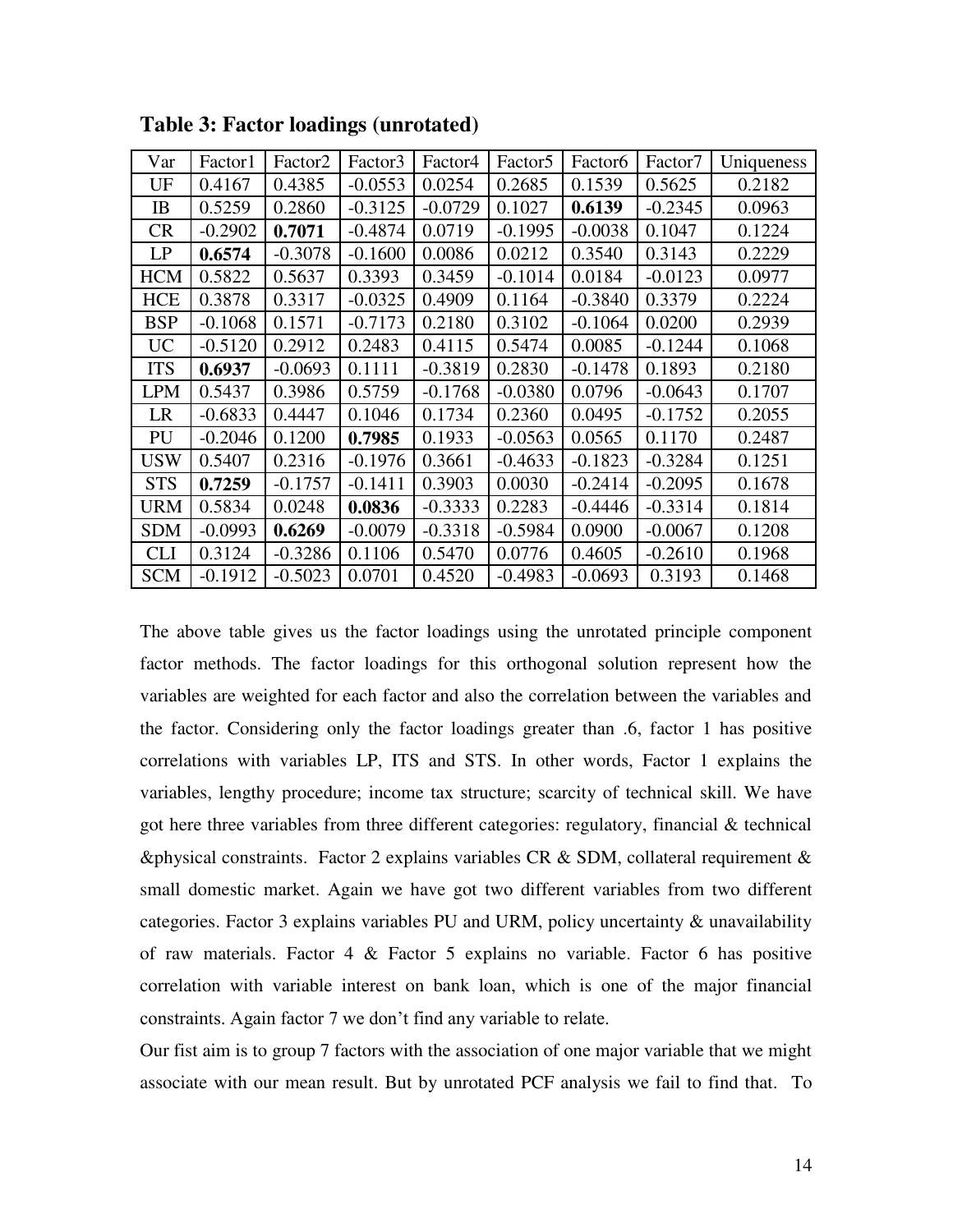overcome this we use rotated factor loading pattern. The factor loading for the varimax orthogonal rotation represents both how the variable is weighted for each other and also the correlation between the variables and the factors. A varimax rotation attempts to maximize the squared loadings of the columns. Table 4 summarizes the result.

| Var        | Factor1   | Factor <sub>2</sub> | Factor3   | Factor4   | Factor <sub>5</sub> | Factor <sub>6</sub> | Factor7   | Uniqueness |
|------------|-----------|---------------------|-----------|-----------|---------------------|---------------------|-----------|------------|
| UF         | $-0.0878$ | $-0.0467$           | 0.1033    | 0.0399    | 0.1111              | 0.8283              | 0.2475    | 0.2182     |
| IB         | $-0.1475$ | 0.1585              | 0.0847    | $-0.0691$ | 0.1782              | 0.1178              | 0.8940    | 0.0963     |
| <b>CR</b>  | 0.2917    | 0.1046              | 0.7483    | $-0.3803$ | $-0.1388$           | 0.2208              | 0.0949    | 0.1224     |
| LP         | $-0.6213$ | 0.0441              | $-0.3347$ | $-0.0056$ | $-0.0774$           | 0.3346              | 0.3989    | 0.2229     |
| <b>HCM</b> | 0.0956    | 0.6000              | 0.1276    | 0.4863    | 0.1213              | 0.4612              | 0.2302    | 0.0977     |
| <b>HCE</b> | 0.0830    | 0.5006              | $-0.0524$ | $-0.0544$ | 0.0272              | 0.6872              | $-0.2036$ | 0.2224     |
| <b>BSP</b> | 0.2113    | 0.0926              | 0.0386    | $-0.7734$ | 0.0121              | 0.2059              | 0.1031    | 0.2939     |
| <b>UC</b>  | 0.9105    | $-0.1224$           | $-0.1770$ | 0.0191    | $-0.0436$           | 0.1168              | $-0.0436$ | 0.1068     |
| <b>ITS</b> | $-0.4780$ | $-0.0185$           | $-0.2313$ | 0.1499    | 0.5863              | 0.3614              | 0.0530    | 0.2180     |
| <b>LPM</b> | $-0.0804$ | 0.2032              | 0.1168    | 0.7115    | 0.4013              | 0.2368              | 0.2111    | 0.1707     |
| LR         | 0.8258    | $-0.1927$           | 0.2450    | $-0.0304$ | $-0.0889$           | $-0.0746$           | $-0.0310$ | 0.2055     |
| PU         | 0.3408    | $-0.0859$           | $-0.0609$ | 0.7301    | $-0.1996$           | 0.0789              | $-0.2121$ | 0.2487     |
| <b>USW</b> | $-0.1892$ | 0.8868              | 0.1843    | $-0.0135$ | 0.0033              | $-0.0208$           | 0.1343    | 0.1251     |
| <b>STS</b> | $-0.2816$ | 0.7272              | $-0.4052$ | $-0.0966$ | 0.1660              | 0.1266              | 0.0837    | 0.1678     |
| <b>URM</b> | $-0.2226$ | 0.2925              | $-0.1493$ | 0.0670    | 0.8071              | $-0.0218$           | $-0.0703$ | 0.1814     |
| <b>SDM</b> | $-0.0652$ | 0.0523              | 0.8993    | 0.2266    | $-0.0156$           | $-0.0614$           | 0.0902    | 0.1208     |
| <b>CLI</b> | 0.0292    | 0.3239              | $-0.5838$ | 0.1502    | $-0.3138$           | $-0.0876$           | 0.4774    | 0.1968     |
| <b>SCM</b> | $-0.2384$ | 0.1305              | $-0.1899$ | 0.0482    | $-0.7564$           | $-0.0854$           | $-0.4018$ | 0.1468     |

**Table 4: Factor loadings (orthogonal varimax rotation)** 

Here Factor 1 has positive correlations with UC  $&$  LR. In other words, Factor 1 explains the variables, utility connection & labor regulation. So we can use summarize that regulatory constraints related to government bureaucracy is explained by factor 1. Factor 2 explains variables USW & STS, unavailability of skilled worker & scarcity of technical skill, which is grouped from lack of physical & technical input. That is also important to notice that we have got this value in our binding constraints too. So it validates our study. Factor 3 explains variables CR & SDM, collateral requirement & small domestic market, which is grouped from lack marketing input. Factor 4 explains variable LPM  $\&$  PU; lack of protective measurement  $\&$  policy uncertainty. Which is also policy related government action failure. Factor 5 has positive correlation with variable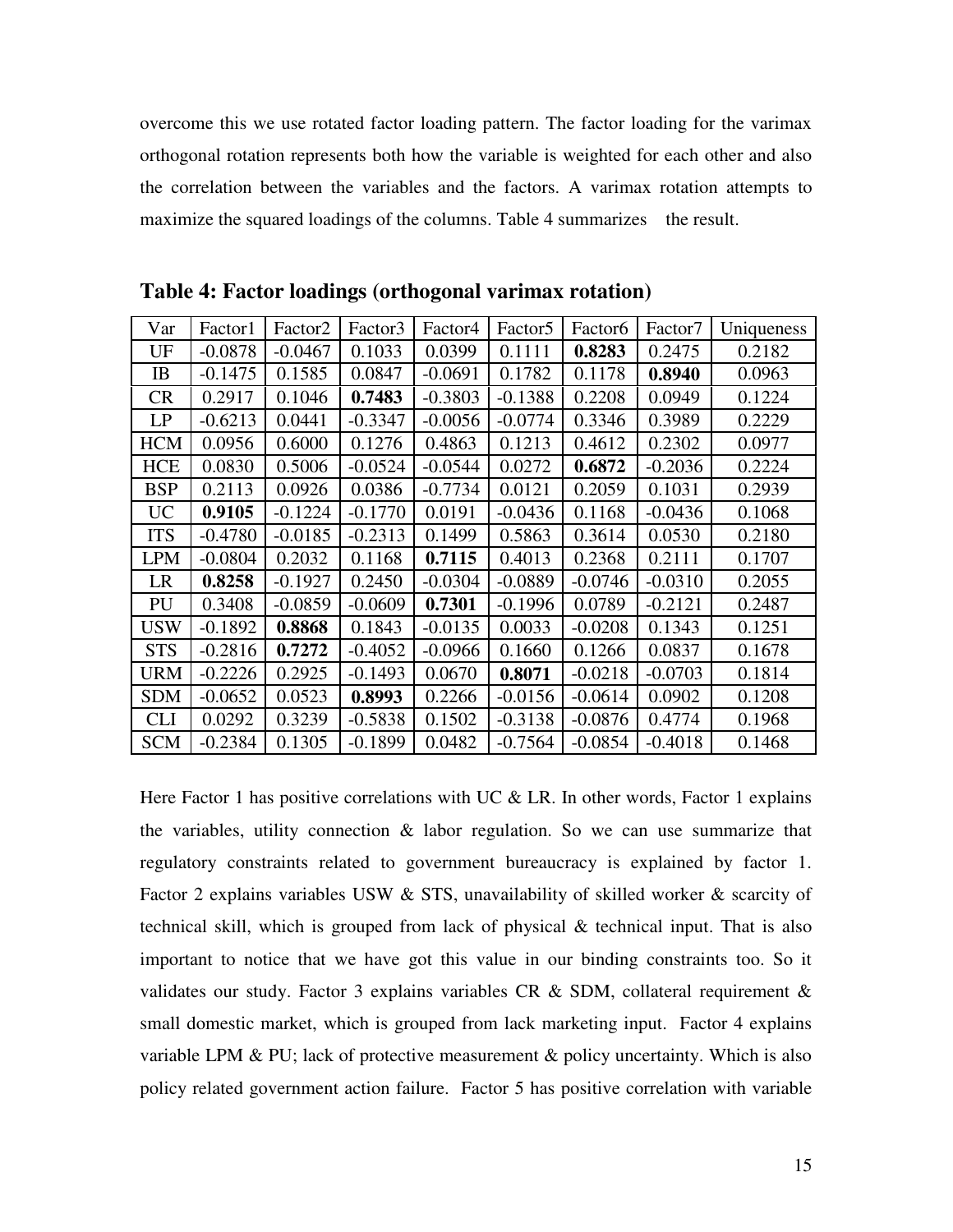unavailability of raw materials clearly indicating the lacking of physical input. Factor 6 explains variable UF & variable HCE; unavailability of financing and high cost of equipment. These two are also binding financing constraints. Factor 6 explains unavailability of financing is major issue. Factor 7 explains interest on bank loan is also a major issue, which is another financial constraints  $\&$  binding constraints.

Important feature of this analysis is except variable 5 all the binding constraints are explained by major 7 factors. Variable 5 is also explained by similar type of variable 15. We can look at the summary table:

| Factors  | Variables under factors                                 | Factor<br>loading mean | Ranking                     |
|----------|---------------------------------------------------------|------------------------|-----------------------------|
| Factor 1 | Regulatory constraints related to utility and labor.    | .868                   | $\mathcal{D}_{\mathcal{L}}$ |
| Factor 2 | Lack of technically skilled workers                     | .807                   | $\overline{4}$              |
| Factor 3 | Collateral need and small domestic market size.         | .822                   | 3                           |
| Factor 4 | Lack of protective measures and uncertainty             | .721                   | 6                           |
| Factor 5 | Lack of physical input. (Raw materials)                 | .807                   | $\overline{4}$              |
| Factor 6 | Unavailability of financing and high equipment<br>cost. | .758                   | 5                           |
| Factor 7 | High lending rate                                       | .894                   |                             |

**Table 5: Summary of the factors:** 

To avoid two highly correlated factors, we use oblique rotation again by using promax oblique rotation factors. The factor loadings for the promax oblique rotation represent how the each of the variables is weighted for each factor. Note: these are not correlations between variables and factors. The promax rotation allows the factors to be correlated in an attempt to better approximate simple structure. It is summarized at table 6. We don"t find any major difference from table 4; only variables under factor 4 and 6 in varimax rotation changed their position under factor 6 and 4 in promax rotation. So it is validates we are pretty satisfied with our major findings.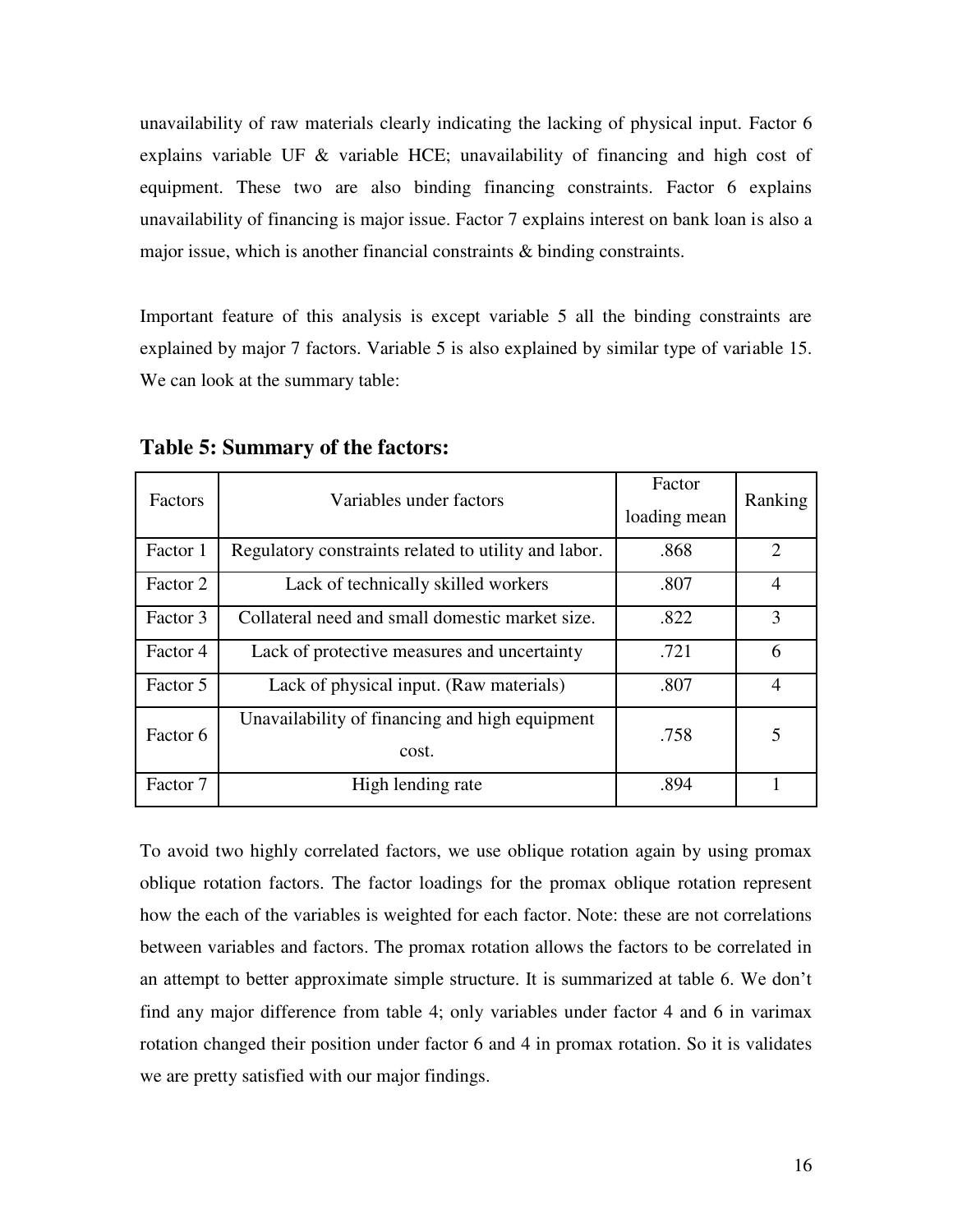| Var        | Factor1   | Factor <sub>2</sub> | Factor3   | Factor4   | Factor <sub>5</sub> | Factor <sub>6</sub> | Factor7   | Uniqueness |
|------------|-----------|---------------------|-----------|-----------|---------------------|---------------------|-----------|------------|
| UF         | $-0.1043$ | $-0.1852$           | 0.1181    | 0.8579    | $-0.0233$           | 0.0189              | 0.1553    | 0.2182     |
| IB         | $-0.0825$ | 0.0743              | 0.0676    | 0.0080    | 0.1461              | $-0.1023$           | 0.8921    | 0.0963     |
| <b>CR</b>  | 0.1634    | 0.1404              | 0.7359    | 0.2445    | $-0.1649$           | $-0.3590$           | 0.0785    | 0.1224     |
| LP         | $-0.5996$ | $-0.0852$           | $-0.2538$ | 0.3369    | $-0.1929$           | $-0.0427$           | 0.3480    | 0.2229     |
| <b>HCM</b> | 0.1550    | 0.5360              | 0.1465    | 0.3903    | 0.0537              | 0.4687              | 0.1466    | 0.0977     |
| <b>HCE</b> | 0.1068    | 0.4428              | $-0.0352$ | 0.7016    | $-0.0489$           | $-0.0707$           | $-0.3093$ | 0.2224     |
| <b>BSP</b> | 0.2139    | 0.0975              | $-0.0215$ | 0.2056    | 0.0362              | $-0.7823$           | 0.1014    | 0.2939     |
| <b>UC</b>  | 0.9860    | $-0.0981$           | $-0.3305$ | 0.1124    | 0.0576              | 0.0350              | $-0.0027$ | 0.1068     |
| <b>ITS</b> | $-0.3917$ | $-0.1229$           | $-0.1977$ | 0.3237    | 0.5108              | 0.1107              | $-0.0184$ | 0.2180     |
| <b>LPM</b> | $-0.0112$ | 0.1373              | 0.1357    | 0.1597    | 0.3469              | 0.6951              | 0.1556    | 0.1707     |
| LR         | 0.8152    | $-0.1252$           | 0.1209    | $-0.0696$ | 0.0069              | 0.0014              | 0.0260    | 0.2055     |
| PU         | 0.3398    | $-0.0886$           | $-0.0704$ | 0.1134    | $-0.2027$           | 0.7523              | $-0.2146$ | 0.2487     |
| <b>USW</b> | $-0.1599$ | 0.9120              | 0.2477    | $-0.1117$ | $-0.0163$           | $-0.0303$           | 0.0826    | 0.1251     |
| <b>STS</b> | $-0.1539$ | 0.6939              | $-0.3709$ | 0.0400    | 0.1533              | $-0.1367$           | 0.0257    | 0.1678     |
| <b>URM</b> | $-0.0765$ | 0.2828              | $-0.1629$ | $-0.1357$ | 0.8344              | 0.0329              | $-0.1095$ | 0.1814     |
| <b>SDM</b> | $-0.2118$ | 0.0939              | 0.9600    | $-0.0612$ | $-0.0693$           | 0.2524              | 0.0755    | 0.1208     |
| <b>CLI</b> | 0.1464    | 0.2782              | $-0.5990$ | $-0.1514$ | $-0.2899$           | 0.1273              | 0.5011    | 0.1968     |
| <b>SCM</b> | $-0.3456$ | 0.1597              | $-0.0844$ | 0.0279    | $-0.8019$           | 0.0686              | $-0.4089$ | 0.1468     |

**Table 6: Factor loadings (oblique promax rotation)**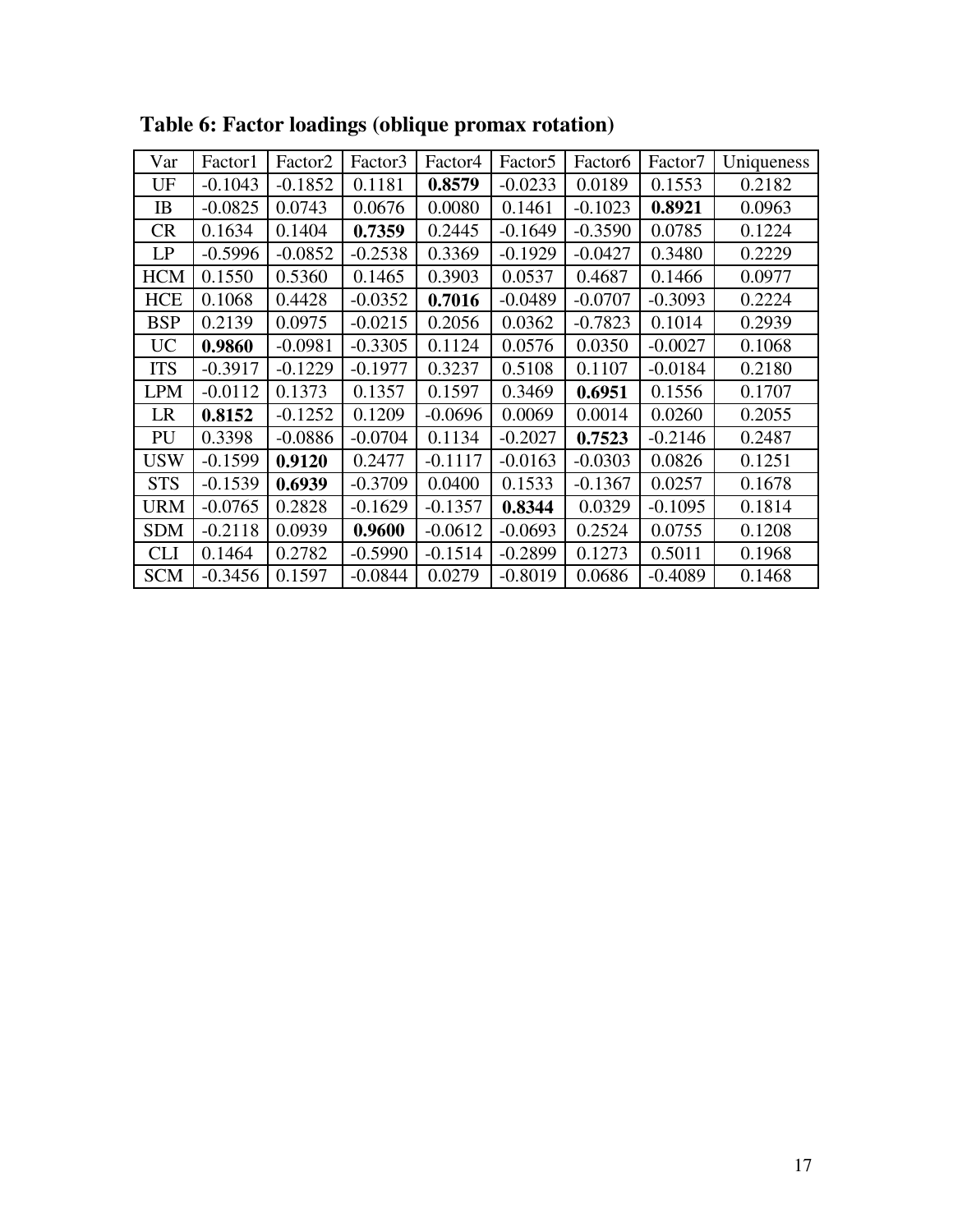#### **Conclusion:**

The main findings of the study have generated some important implications for alleviating or resolving various constraints facing SMEs, which may be a big challenge for Bangladesh. The findings also substantiate that there is no "SME-specific" policy in place in Bangladesh. Evidence suggests that micro and small firms are often discriminated against vis-à-vis relatively large firms. While large established enterprises possess the necessary economic and human resource potential to cope with regulatory surprises and overcome difficulties, SMEs, due to their size, vulnerabilities and response capacity, are far less capable of adapting and confronting challenges in an uncongenial investment climate and business environment. While SMEs in Bangladesh may not be deliberately discriminated against by legal or administrative regulations, they do remain susceptible to unequal treatment due to dissimilarity in economic capacities, transition phases, resource potential, location reasons, lack of well-disposed connections and so forth. Such biases result in the distortion of a competitive environment for business in which the major brunt is often confronted by fragile micro and cottage enterprises, which then could lead to the proliferation of informal business.

 In Bangladesh, high lending rate surfaced as the biggest constraint in the growth of SMEs. Regulatory constraints related to utility and labor comes in second position. It indicates that Policies should be consistent without surprises. Small firms in particular must be given an adequate moratorium" to let them adjust to new changes and that extra attention must be paid to safeguard SMEs against "bureaucratic discretions".

Finally, Collateral need and small domestic market size Lack of technically skilled workers Lack of physical input. (Raw materials), Unavailability of financing and high equipment cost, Lack of protective measures and uncertainty also shows lack of government support to assist SMEs to compete in global arena.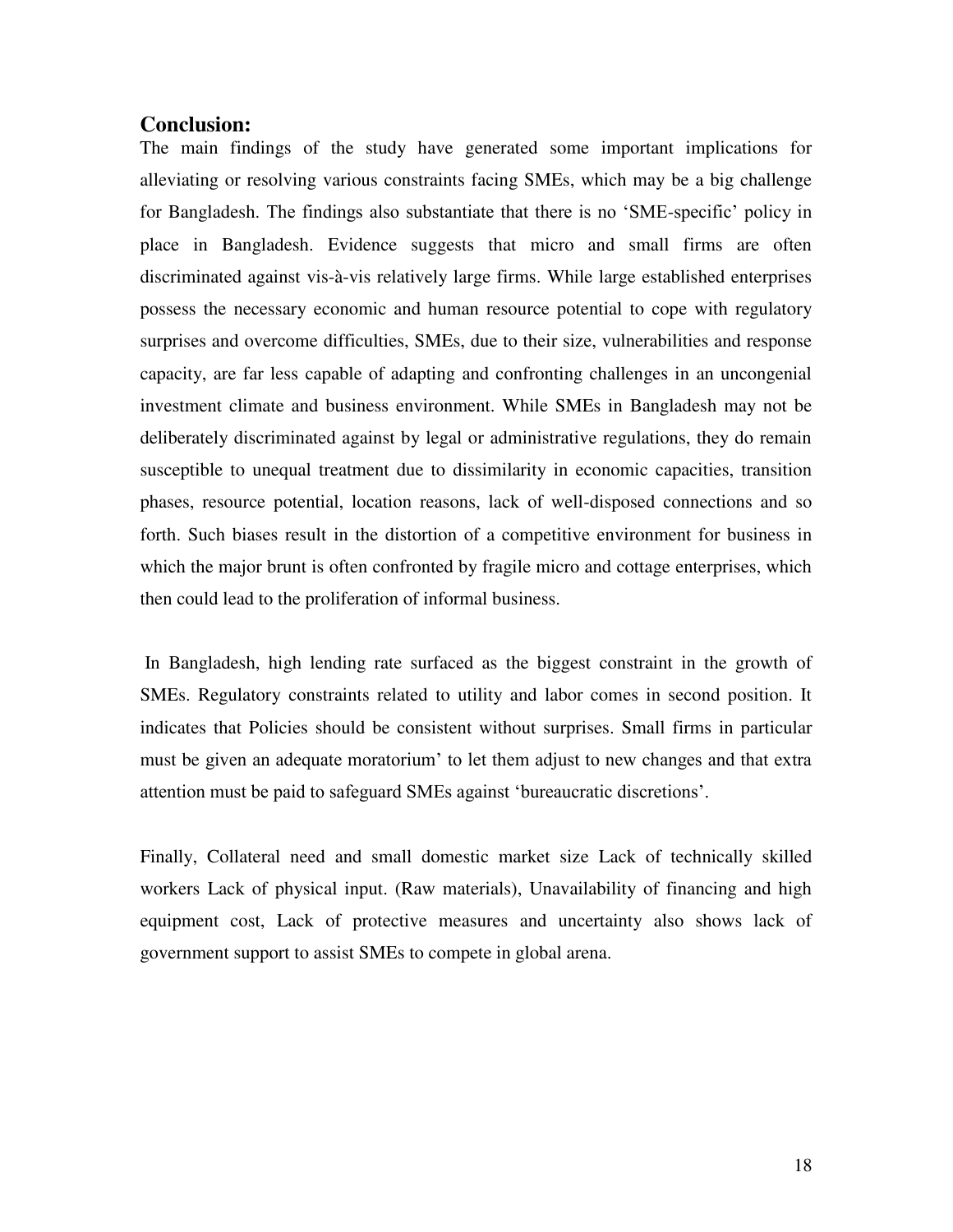#### **Bibliography:**

- 1. ADB. (1999). Private Sector Development Strategy: Promoting the Private Sector for Growth and Poverty Reduction. Manila: Asian Development Bank, retrieved from *[www.adb.org/Documents/Policies/](http://www.adb.org/Documents/Policies/) Private \_Sector/private. pdf* on 2 August 2007.
- 2. Ahmed, Momtaz Uddin (2001)**.** Globalization and Competitiveness of Bangladesh"s Small scale Industries (SSIs): An Analysis of the Prospects and Challenges, in CPD/UPL published, Bangladesh facing the Challenges of Globalisation, IRBD. pp: 2.
- 3. Ahmed, Momtaz Uddin (1999, Jan-march). Development of Small-scale Industries in Bangladesh in the New Millennium: Challenges and Opportunities, Asian Affairs, Vol. 21, No.1. PP. 4
- 4. Aus Aid. (2000). Private Sector Development through Australia"s Aid Program. Canberra: Australian Agency for International Development, retrieved from *[www.ausaid.gov.au/publications/pdf/privsectordevel.pdf](http://www.ausaid.gov.au/publications/pdf/privsectordevel.pdf)* on 4 August 2007.
- 5. Bari, & Ali & Haque, (2005). SME development in Pakistan: Analyzing the constraint on Growth. Pakistan Resident Mission Working Paper No .3, Islamabad: ADB.
- 6. Bannock, & Graham, & Matthew Gamser, & Mariell Juhlin & Andrew. (2002) "Indigenous Private Sector Development and Regulation in Africa and Central Europe: A 10 Country Study", London: Bannock Consulting, accessed from *http://www.dai.com/pdf/IndigenousPrivateSectorDevelopment.pdf* (on 9 December 2007).
- 7. Batra, Geeta and Hong Tan. (2003,september). SME Technical Efficiency and Its Correlates: Cross-National Evidence and Policy Implications. World Bank InstituteWorkingPaper,Retrieved

fromhttp*://info.worldbank.org/etools/docs/library/86489/ses3.1\_smetechefficienc y.pdf* (on 9 October 2007).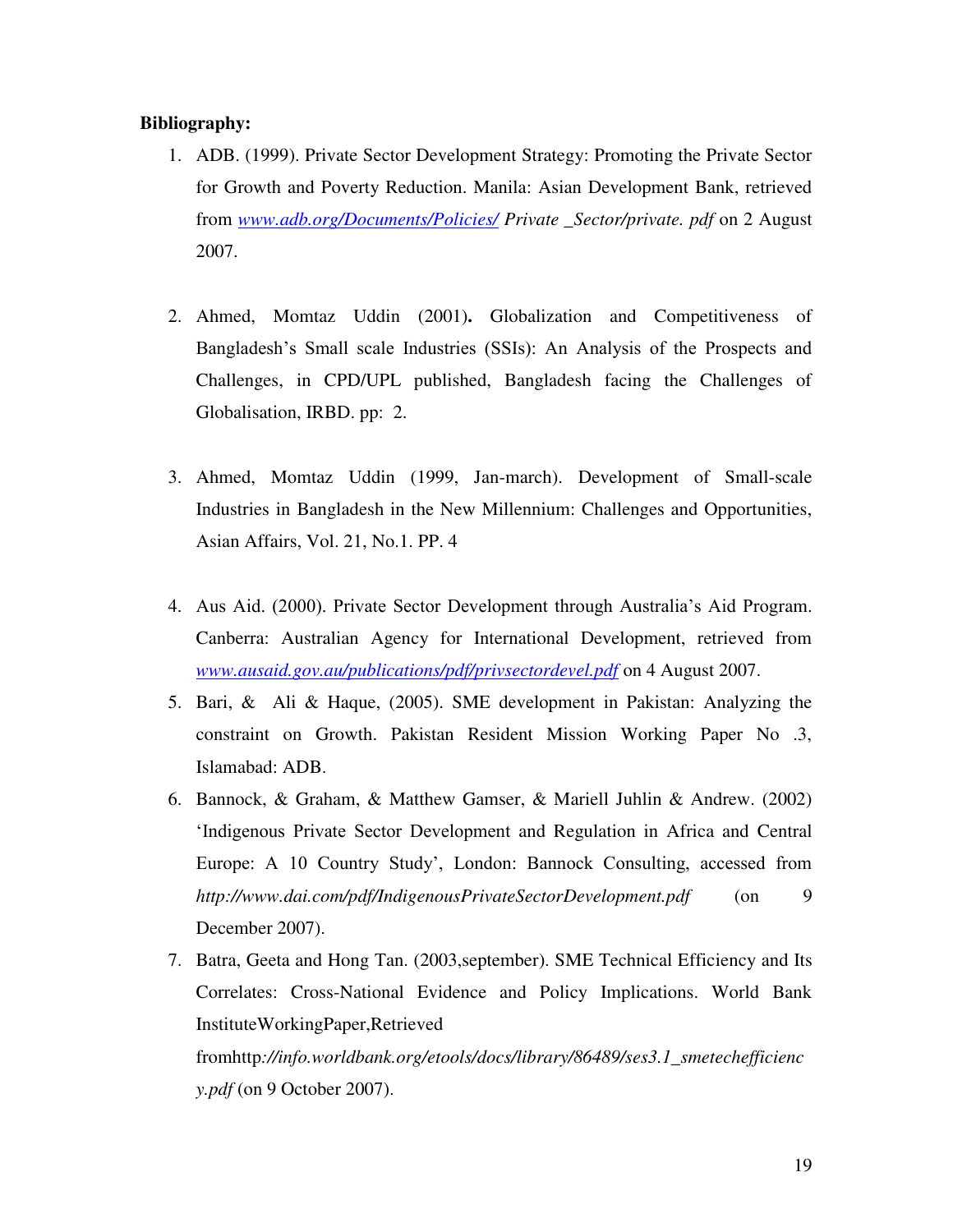- 8. Batra, & Geeta & Mahmood. (2001). Direct Support to Private Firms: Evidence on Effectiveness, World Bank Policy Research Working Paper 3170, November, accessed from  $\sim$ *http://info.worldbank.org/etools/docs/library/86493/ses3.2\_directsupport.pdf* (on 9 October 2007).
- 9. Beck, & Thorsten, & Asli & Ross Levine. (2004.) SME, Growth, and Poverty: Cross-Country Evidence, World Bank Policy Research Working Paper 3178, accessed from *https://rru.worldbank.org/PapersLinks/Open.aspx?id=2478* (on 9 October 2007).
- 10. Brunetti, & Aymo, & Kisunko & Weder. (1998, September). Credibility of Rules and Economic Growth: Evidence from a Worldwide Survey of the Private Sector", *The World Bank Economic Review* 12 (3), PP: 353–384.
- 11. Bhattacharya, D. (2002), Bangladesh Economy in fiscal year 2001: Macroeconomic Performance, in Rehman Sobhan (ed.) Chapter 2 in *Bangladesh Facing the* Challenges of Globalization*: A Review of Bangladesh's Development 2001*, Center for Policy Dialogue and University Press Limited, Dhaka.
- 12. Bhattacharya, D., Faiz, N., & Zohir, S. (2000), Policy for Employment Generation in the Informal Sector of Bangladesh .A Study Prepared for the International Labor Office, Center for Policy Dialogue, Dhaka.
- 13. Capacity Building, 2nd OECD Conference of Ministers Responsible for Small and Medium-Sized enterprises, Istanbul, Turkey, (3–5 June,2007) accessed from *<http://www.oecd.org/dataoecd/6/7/31919278.pdf>* (on 24 September 2007).
- 14. Chowudhury,R .& Rashid, H. (1996) The role of Small Scale Industries in an Under-developed Economy with reference to Bangladesh. Chittagong University studies (commerce) Vol. 12, pp 45.
- 15. Chowudhury, R. & Rashid, H. (1996). The role of Small Scale Industries in an Under-developed Economy with reference to Bangladesh. Chittagong University studies (commerce) Vol. 12, pp 48.
- 16. Razzaque, Abdur ( $24<sup>th</sup>$  dec, 2003). Market development for Bangladesh's SMEs: An analysis of issues to constraints. (Paper prepared for a seminar of Bangladesh Enterprise Institute)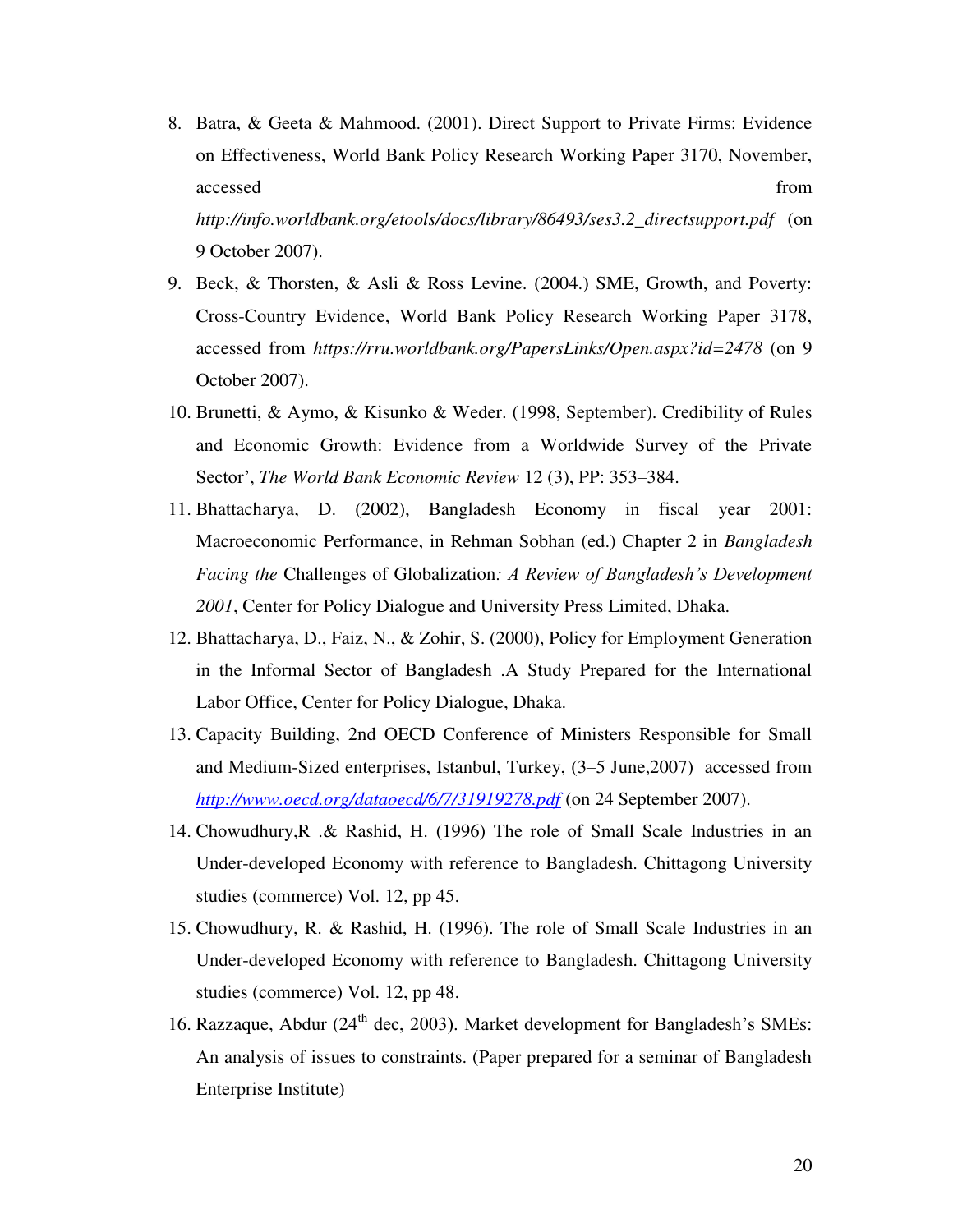- 17. Dhar,P.N .(1958) Small scale industries in Delhi, Bombay : Asia publishing house, , p.6.
- 18. EBRD. (2004). SME Finance in the Early Transition Countries: The EBRD"s Experience, European Bank of Reconstruction and Development, accessed from *http://www.ebrd.com/pubs/legal/lit042h.pdf* (on 6 November 2007).
- 19. Fan, Qimiao, Alberto Criscuolo and Iva Ilieva-Hamel. (2005).Whither SME Policies?DevelopmentOutreach,March,accessefromhttp*://www1.worldbank.org/d evoutreach/mar05/article.asp?id=286* (on 8 October 2007).
- 20. Hossain, N. (1998), "Constraints to SME Development in Bangladesh", Paper Prepared for Job Opportunities And Business Support (Jobs) Program, mimeo.
- 21. Hossain, Najmul. (1998). Constraints to SME Development in Bangladesh, in Job Opportunities an Business Support (JOBS) Program, Institutional Reform and the InformalSectorUniversityofMarylandatCollegePark,accessedfrom*http://www.iris. umd.edu/download.aspx?ID=580c5484-fe70-4f80-8282-2d906aaa224f* (on 8 October 2007).
- 22. Kamesam, Vepa. (2003, September 9). Financing for Entrepreneurship and SME: An Indian Perspective", OECD Workshop on "Entrepreneurship in a Global Economy:

StrategicIssuesandPolicies",Budapest,Hungary,September,accessedfromhttp*://rbi. org.in/scripts/BS\_ViewBulletin.aspx?Id=4806* (on8 July 2007).

- **23.** Levy, B. Obstacles to Developing Indigenous Small and Medium Enterprises: An Empirical Assessment. Source: The World Bank Economic Review, Vol. 7, No. 1, (Jan., 1993), pp. 72. Published by: Oxford University PressStable URL: <http://www.jstor.org/stable/3989871>
- 24. M. Suresh. (2007) Analyzing Constraints to Growth. Development of Small and Medium Enterprises in Bhutan**:** South Asian Survey*.*vol. 14. pp. 251 <http://sas.sagepub.com/cgi/content/abstract/14/2/251>
- 25. Little, & Mazumdar, & Page,(1987). Small Manufacturing Enterprises: A Comparative Analysis of India and Other Economies (New York: Oxford University Press, for the World Bank,). pp 313